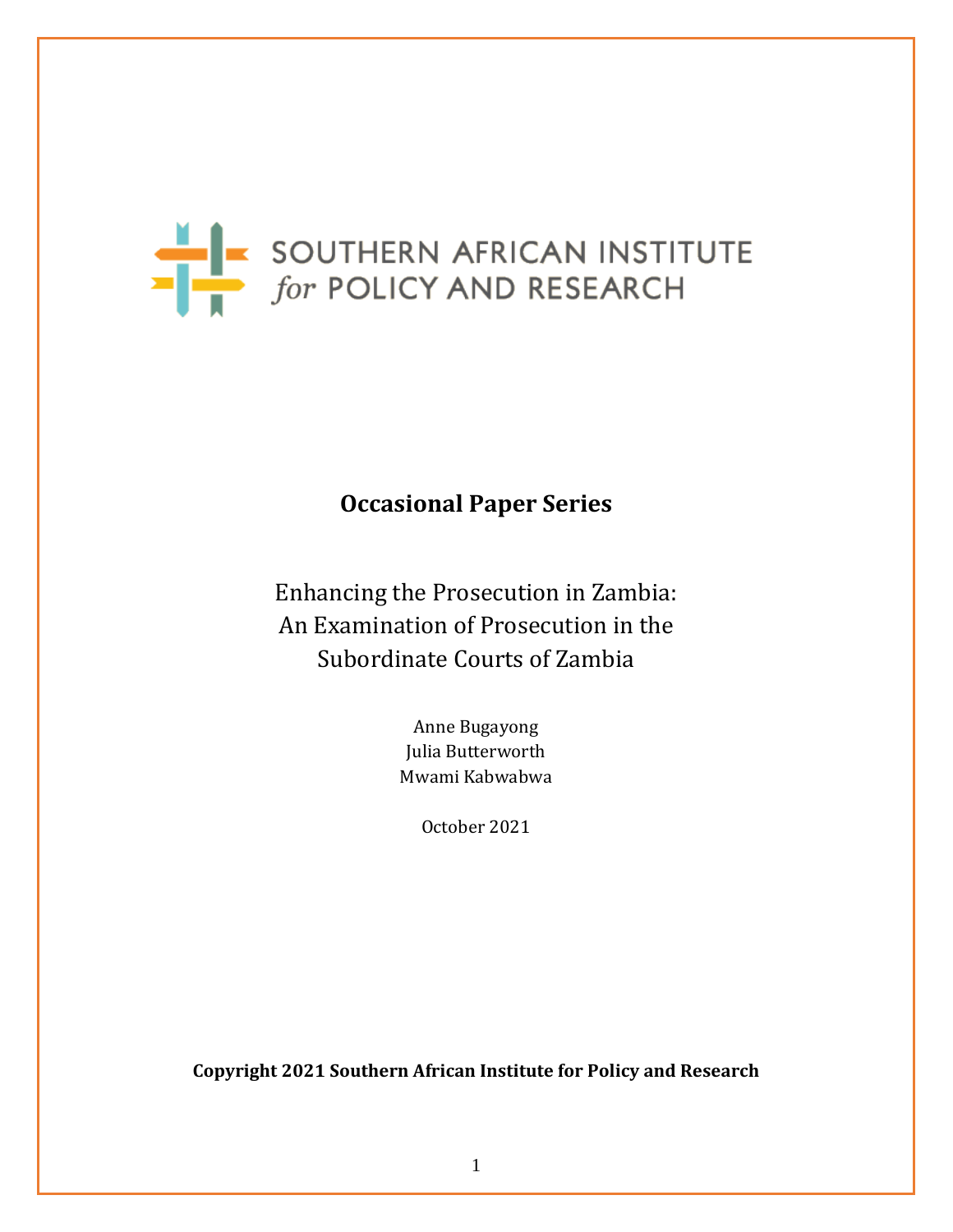# **Acronyms**

| <b>CPC</b>  | Criminal Procedure Code                       |
|-------------|-----------------------------------------------|
| <b>DPP</b>  | Director of Public Prosecutions               |
| <b>GBV</b>  | <b>Gender Based Violence</b>                  |
| LLB         | <b>Bachelors of Law</b>                       |
| <b>NIPA</b> | National Institute of Public Administration   |
| <b>NPA</b>  | <b>National Prosecution Authority</b>         |
| ZIALE       | Zambia Institute for Advanced Legal Education |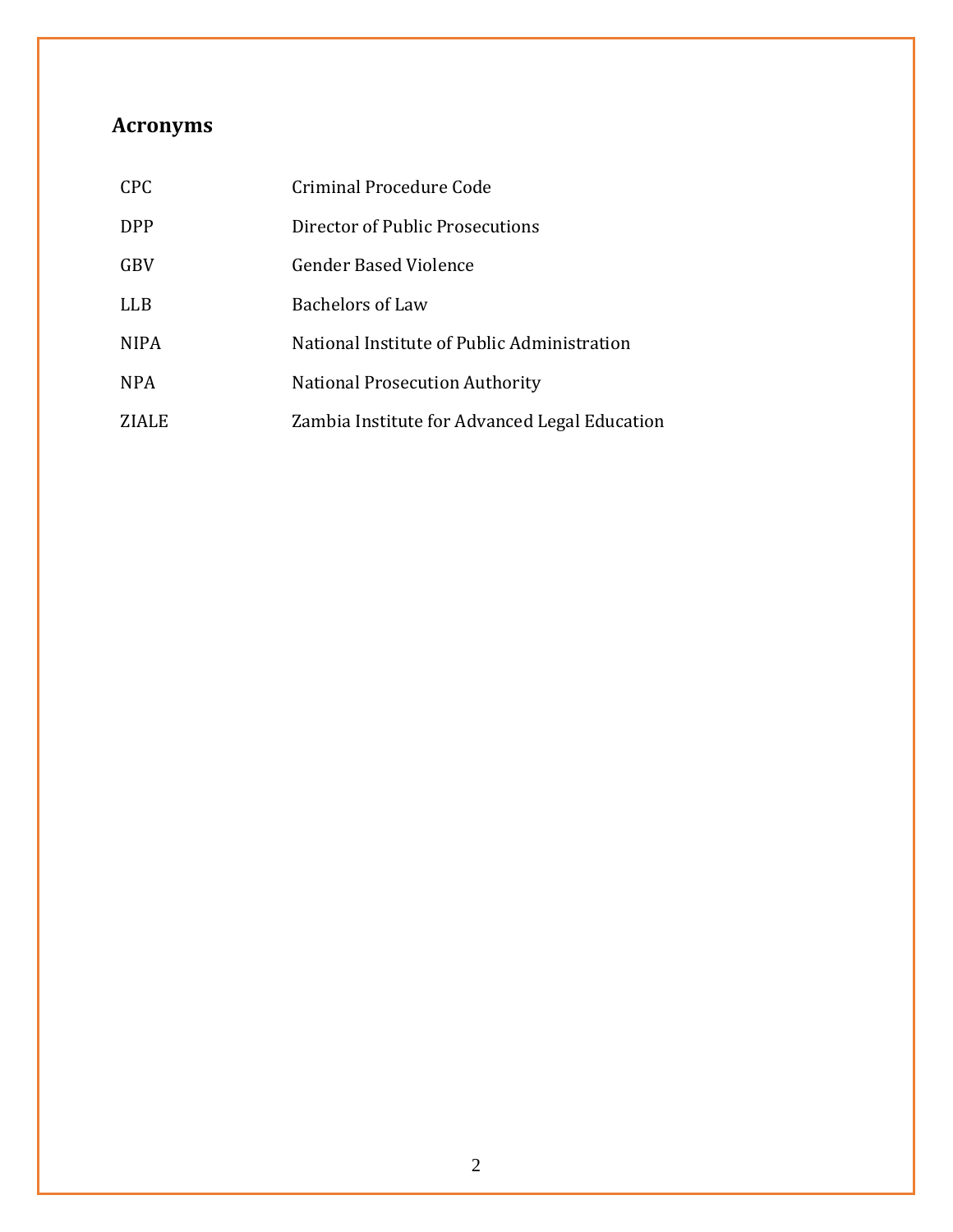# **Abstract**

There is a dearth of academic research on the Subordinate Courts in Zambia. Currently, the majority of legal disputes in Zambia are adjudicated through the Subordinate Courts, which are the first courts of instance. Most of the research that occurs in Zambia's legal system focuses on the higher courts like The Supreme Court of Zambia. Out of the 117 districts, there are 64 Subordinate Courts (Republic of Zambia Judiciary, 2019). According to the Republic of Zambia Judiciary's 2019 Annual Report, a total of 43,949 cases were filed in the Subordinate Courts, 29,127 of which were criminal cases. On the other hand, in 2019, a total of 6,901 cases were filed in the High Court (Republic of Zambia Judiciary, 2019). In these statistics, it is evident that the majority of legal disputes and cases are tried through the Subordinate Courts, rather than the higher courts.

The purpose of this research study is to expand upon Dr. Tinenenji Banda's project report, *Access to Justice: Court Efficiency in Zambia.* Prosecutors are critical to upholding the integrity of the criminal justice system because they "exercise a variety of discretionary options over an individual's freedom, life, property, reputation, and well-being which are unmatched in power by any other official in the criminal justice system" (Alemika, 2009). Due to the prosecution's significance, it is important to study their immense influence in the legal system of Zambia and to identify the ways in which the actors in prosecution are limited in their capacity. An exploration of prosecution's capacity to successfully dispute cases will reveal pertinent information about the average Zambian's access to just outcomes in criminal cases. Based on a literature review and a series of interviews from key stakeholders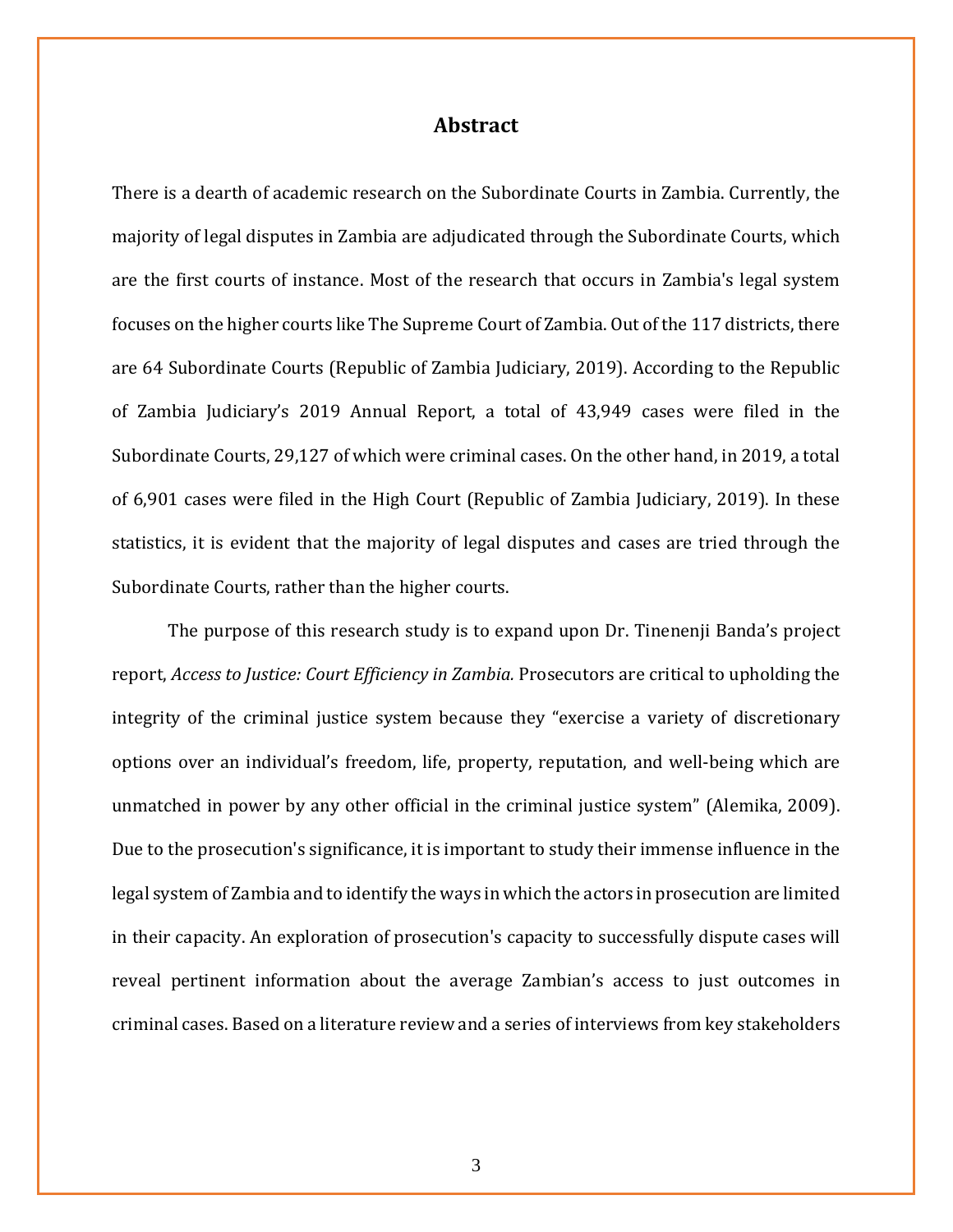in the legal field, this paper aims to close the information gap on the Subordinate Courts in Zambia, specifically in regards to the prosecution system.

# **Introduction**

A well capacitated and competent prosecution is key for just outcomes. In Zambia, criminal cases are tried by prosecutors, which indicates that every Zambian citizen with a criminal grievance fully depends on the prosecution to obtain justice. Similar to the lack of research on Subordinate Courts, there is an even larger information gap on the Subordinate Court's prosecution system in regard to their authority and capacity to charge defendants for criminal grievances. This research gap is crucial as the prosecution plays such a significant role in the judicial system. Our research hopes to close this knowledge gap and give more information about the efficiency and effectiveness of Subordinate Courts as it relates to the prosecution. The scope of the Subordinate Courts' authority can be gleaned from an examination of the National Prosecution Authority (NPA) Act No. 34 of 2010 and The Criminal Procedure Code. The aforementioned laws have salient provisions that pertain to the role of the prosecution in Zambia's Subordinate Courts, which will be the focus of the paper. Banda's project report provides important information on the Subordinate Court as it relates to the efficiency of the legal system in Zambia. Additionally, Banda's work analyzes The Subordinate Courts Act of 1936 and other significant publications that explain the Zambian legal system. Our paper will use Banda's research to investigate the prosecution's mandate while identifying issues that arise during proceedings in the Subordinate Courts as the prosecution attempts to secure justice. Through analysis of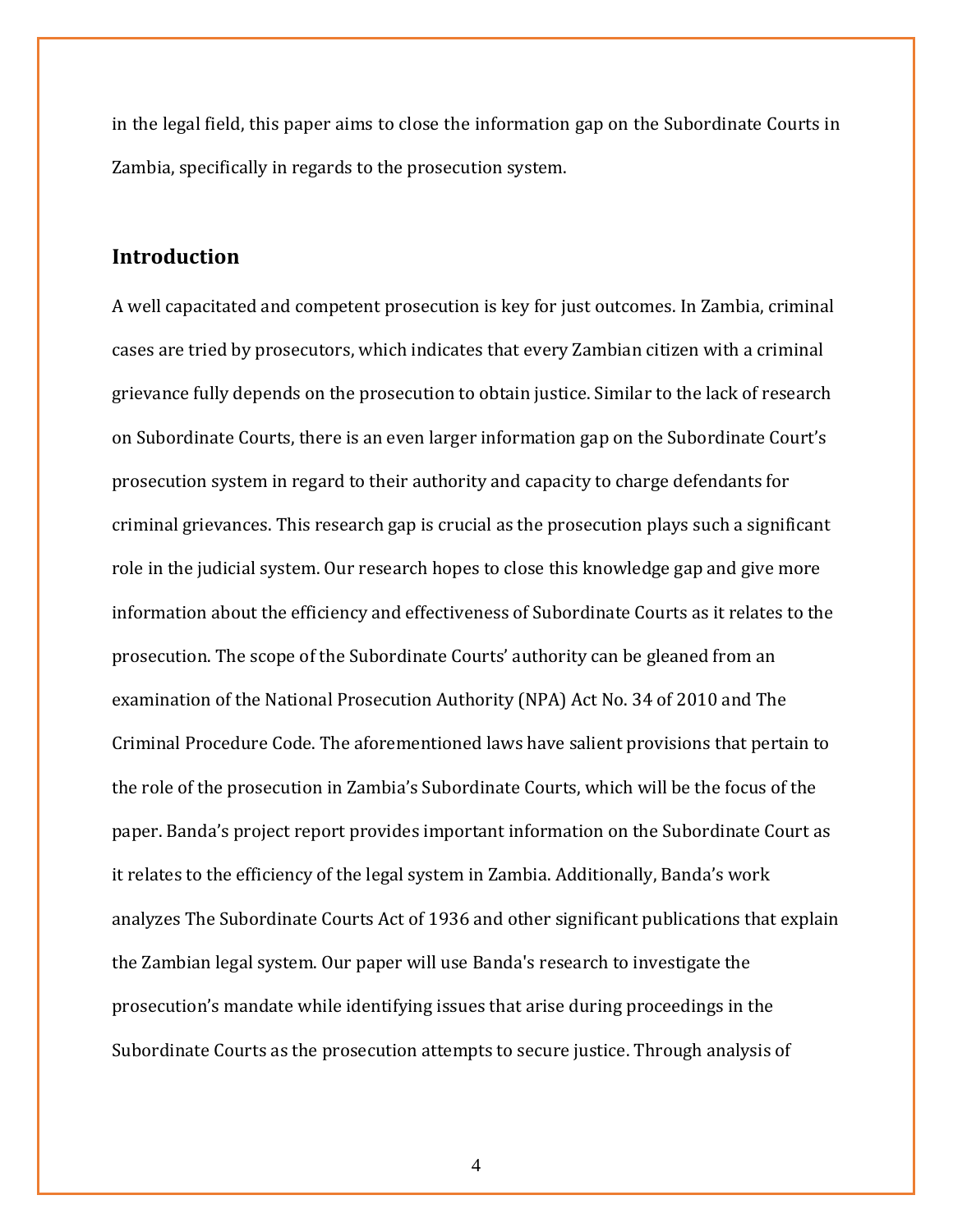literature and stakeholder interviews, our paper will provide insight into how the capacity of prosecution can be enhanced.

This paper first begins with an overview of the methodology before diving into a literature review and the presentation of interviews. The literature review provides a discussion on what other scholars have written on this contemporary issue, and how this research differs from what has already been written and the significance of this study to the body of knowledge in this area. Afterwards, a presentation of the findings of conducted interviews explains the various functions and roles of major players within the criminal justice system such as magistrates, prosecutors, police officers, legal academics and defense lawyers. Additionally, we will analyze the common themes in the findings and connect the main conclusions back to the literature review. Finally, we will conclude with the most significant issues and share stakeholder recommendations.

# **Methodology**

This research uses a mixed methods approach. The first component of the research is deskbased, and the second component is qualitative. In terms of the first component, an assortment of primary and secondary sources such as legislation, reports, and journal articles have been consulted. As to the qualitative component, interviews have been conducted with key stakeholders relevant to the area of research. Stakeholders interviewed include: magistrates, prosecutors, defense attorneys, legal academics, and police officers. Our interviews adopt a snowballing approach in which initial contacts introduce us to further contacts relevant to the research. For each of the interviews, interviewees were informed of the purpose of the research. Furthermore, the interviewees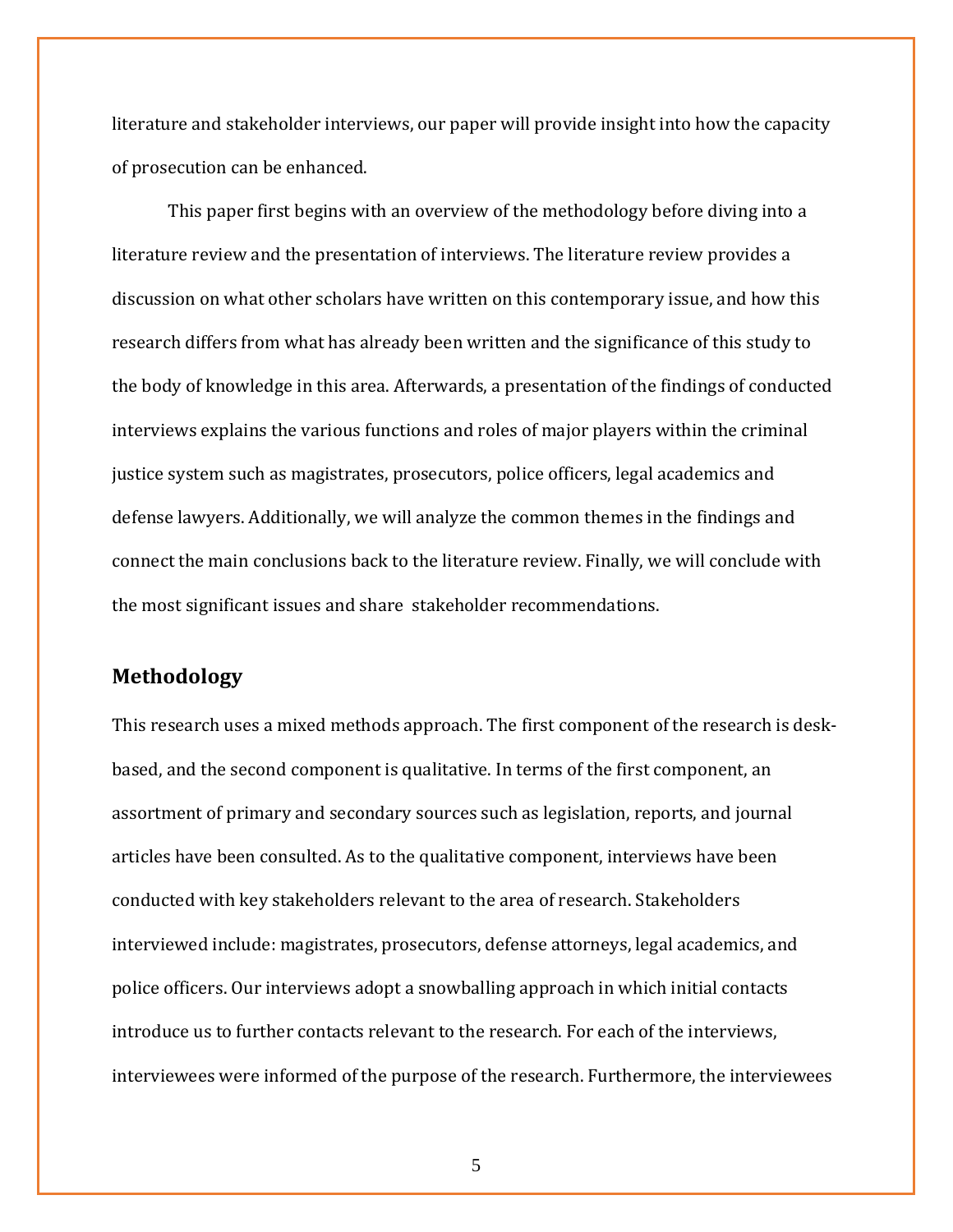were given the option to remain anonymous. Permission to record the interview for the purposes of accuracy was sought. In light of the COVID-19 pandemic, the majority of interviews were conducted via Zoom. All research was conducted between the period of June to July 2021.

This study is conducted in partnership with the Southern African Institute for Policy and Research (SAIPAR) and under the supervision of Dr. Tinenenji Banda, a lecturer in the private law department at the University of Zambia and the Associate Director of Legal Research at SAIPAR.

# **Background**

#### **Zambia's Legal Framework**

Zambia's legal framework is pluralistic. According to Oxford, legal pluralism refers to the "idea that in any one geographical space defined by the conventional boundaries of a nation state, there is more than one law or legal system" (Legal Pluralism, 2012). In Zambia, both the common law and customary law are recognized sources of law. The common law is "law that is derived from judicial decisions instead of from statutes" (Banda, 2019). On the other hand, customary law "does not refer to a single system but instead a set of rights, liabilities and duties across diverse ethnic groups" (Banda, 2019). Additionally, Zambia has a four-tier hierarchy court system which includes "first instance courts, specialized and fast-track courts, appellate courts and the highest instance courts" (Banda, 2019). This paper will focus solely on the Subordinate Courts, otherwise known as the Magistrates Courts, which are the courts of first instance. Subordinate Courts obtain their power from the Subordinate Courts Act, the Criminal Procedure Code, Chapter 88 of the Laws of Zambia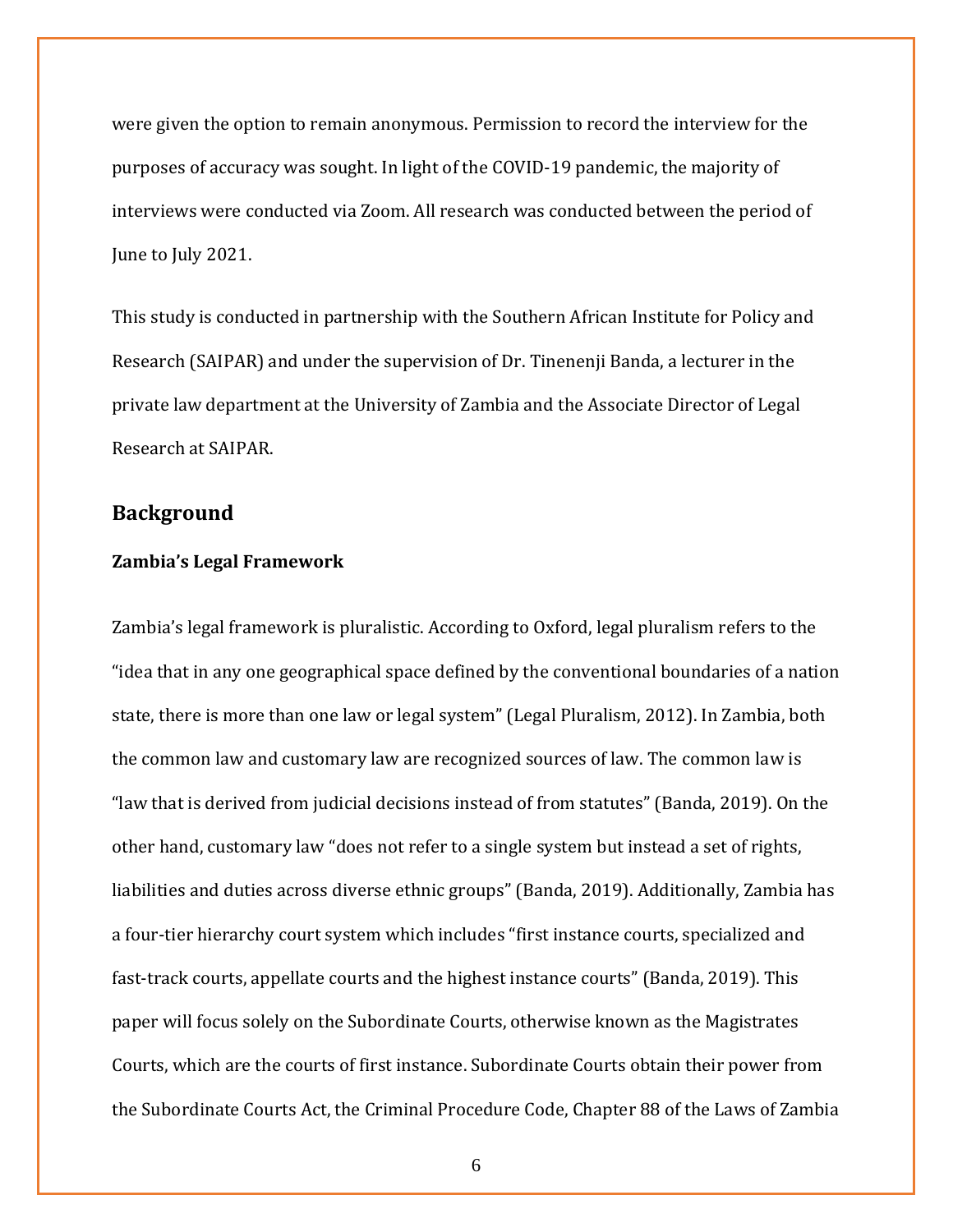and the Penal Code, Chapter 87 of the Laws of Zambia, and other statutes relating to civil and criminal jurisdiction (Subordinate Courts, 2020).

## **Background of Prosecution in Zambia**

Following the enactment of the NPA Act, there was a migration of prosecutors from Zambia Police to the NPA.<sup>[1](#page-6-0)</sup> During this migration, the entry qualification for prosecutors at the NPA was a Bachelors of Law (LLB).<sup>[2](#page-6-1)</sup> Further during the migration/transition there were police prosecutors who were holders of a grade twelve certificate and in some cases diplomas from the National Institute of Public Administration (NIPA). Police prosecutors were given time in which to acquire LLBs between 2010 and March 2021.[3](#page-6-2) From the NPA management in the long run, they hope to have all their prosecutors as qualified lawyers and advocates capable of appearing either before the Subordinate Court or High Court.[4](#page-6-3)

## **The Role & Significance of Prosecution in Criminal Cases**

The National prosecution Authority (NPA) is "an autonomous body established by the National prosecution Authority Act No. 34 of 2010" (*National Prosecution Authority*, 2017). The NPA's mandate is to prosecute people charged with criminal offenses. Prosecutors are "primarily responsible for preparing charges and arraigning accused persons before competent courts or tribunals for trial" (Alemika, 2009). They investigate criminal offenses in cooperation with the police, "determine appropriate charges for criminal infractions, and

<span id="page-6-0"></span><sup>1</sup> Interview with NPA Prosecutor on 16 July 2021 via Zoom.

<span id="page-6-1"></span><sup>2</sup> Interview with NPA Prosecutor on 16 July 2021 via Zoom.

<span id="page-6-2"></span><sup>3</sup> Interview with NPA Prosecutor on 16 July 2021 via Zoom.

<span id="page-6-3"></span><sup>4</sup> Interview with NPA Prosecutor on 16 July 2021 via Zoom.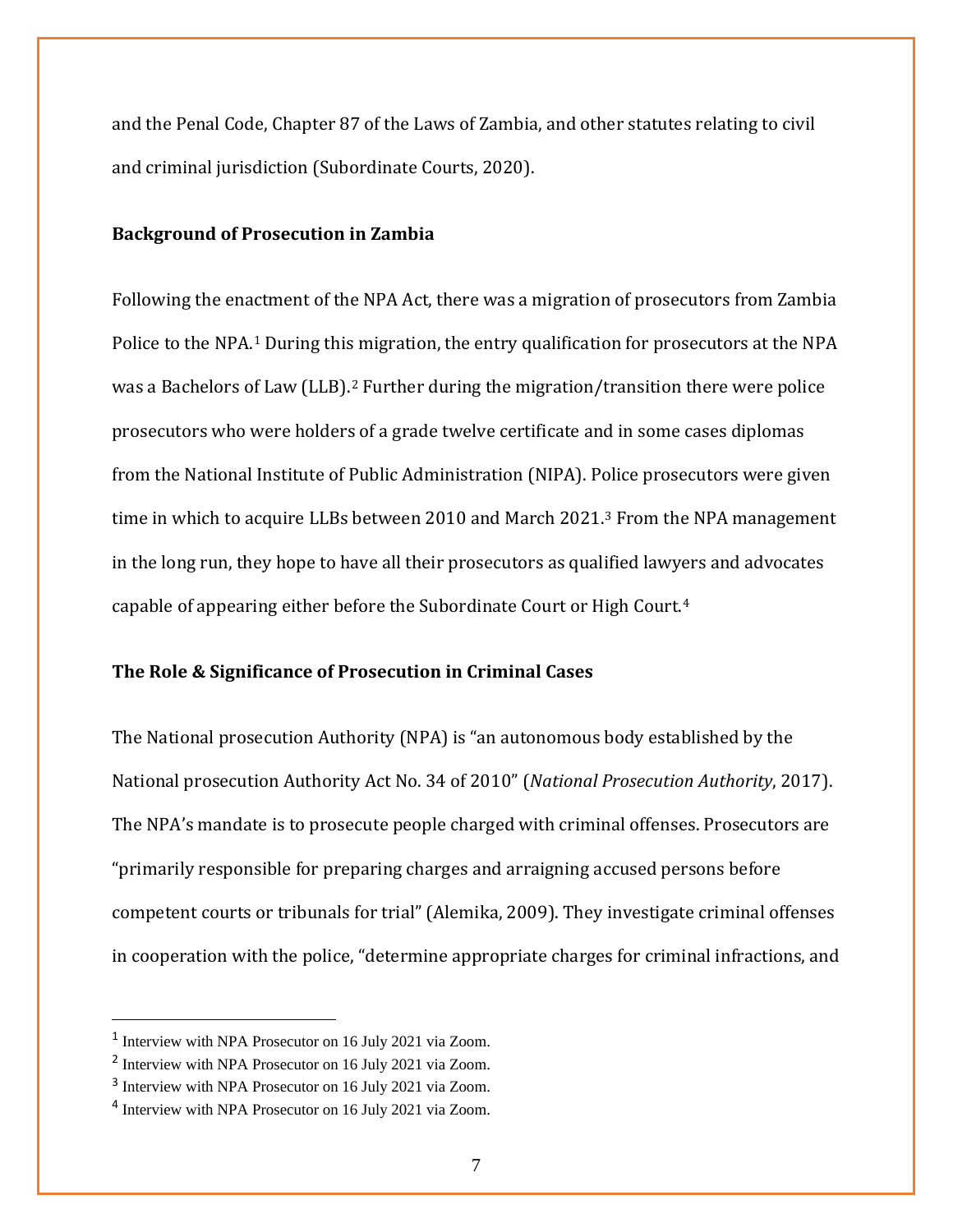present evidence before judges to enable them to determine the culpability of accused persons" (Alemika, 2009). Thus, prosecutors have enormous influence in the criminal justice system in Zambia because their ability to sustain or drop charges impacts the freedom of those charged with crimes.

Prosecutors "exercise a variety of discretionary options over an individual's freedom, life, property, reputation, and well-being which are unmatched in power by any other officials in the criminal justice system" (Alemika, 2009). Prosecutorial discretion allows officials to have professional independence, which is important because it enhances the ability of the prosecution to remain impartial and less susceptible to outside influences.

Recall that the general purpose of the prosecution is to improve the effectiveness of the criminal justice system. The role of prosecutors goes beyond representing the interests of the State and or securing a win in a criminal case, but is fundamentally rooted in ensuring that justice is served and that the court arrives at just outcomes. The NPA is involved in a criminal case from the moment that the police in charge of investigation hands over the docket to the NPA prosecutor.<sup>5</sup> Section 10(6) of the NPA Act stipulates that prosecutors in the execution of their duties shall:

- (1) Protect the interest of the public and act with objectivity, taking into account all relevant circumstances regardless of whether they are to the advantage or disadvantage of the suspect;
- (2) Carry out their functions impartially;
- (3) Avoid discrimination of any kind.[6](#page-7-1)

<span id="page-7-0"></span><sup>5</sup> Interview with Police Officer on 28 June 2021 at Intercity Police Station.

<span id="page-7-1"></span><sup>6</sup> National Prosecution Authority Act No. 34 of 2010.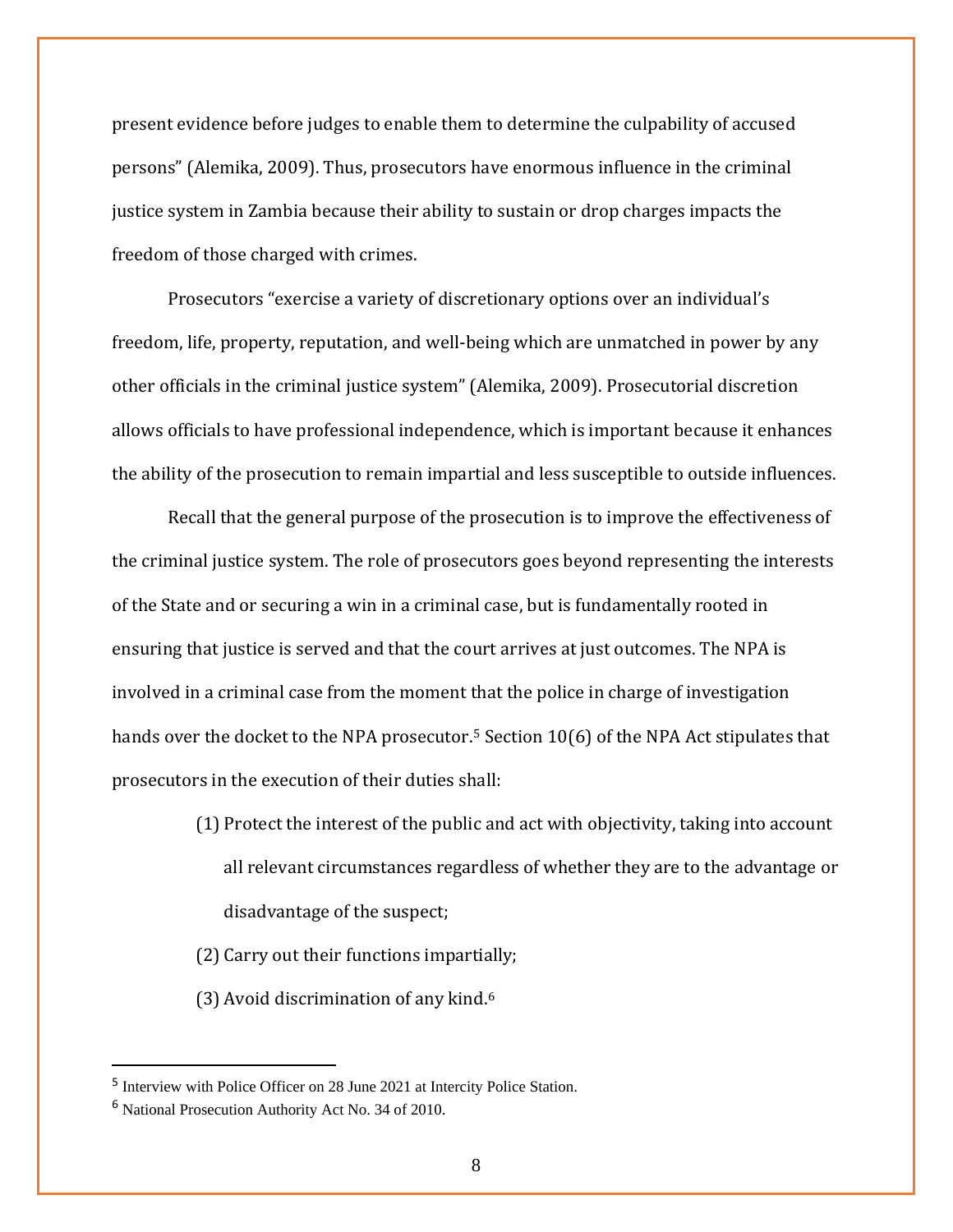# **Significant Laws**

## **The Constitution of Zambia**

The Constitution of Zambia, as the supreme law of the land, recognizes the significant role that the prosecution plays in maintaining the rule of law. This is evident from the provision of the Constitution which provides that The Director of Public Prosecutions (DPP) shall not be subject to the direction or control of a person or an authority in the performance of the functions of that office, except that the DPP shall have regard to the public interest, administration of justice, the integrity of the judicial system, and the need to prevent and avoid abuse of the legal process.[7](#page-8-0) Thus, the Constitution provides for the independence of the NPA.

### **The National Prosecution Authority Act No. 34 of 2010**

The NPA Act was derived from a process that was tasked with coming up with recommendations that would produce a national criminal prosecutions' policy aimed at enhancing the efficaciousness of the DPP's office and protecting its independence (*The Criminal Justice System in Zambia: Enhancing the Delivery of Security in Africa*, 2009). Furthermore, maintaining the rule of law and having a fair criminal justice system are key principles that informed the establishment of the NPA Act. The NPA Act establishes the National Prosecution Authority. The Act establishes and outlines the powers and roles of the NPA; provides a framework to enable effective administration of the criminal justice system; establishes the witness management fund; and makes provision for all matters

<span id="page-8-0"></span><sup>7</sup> Constitution of Zambia Amendment Act No. 2 of 2016 Article 180(7).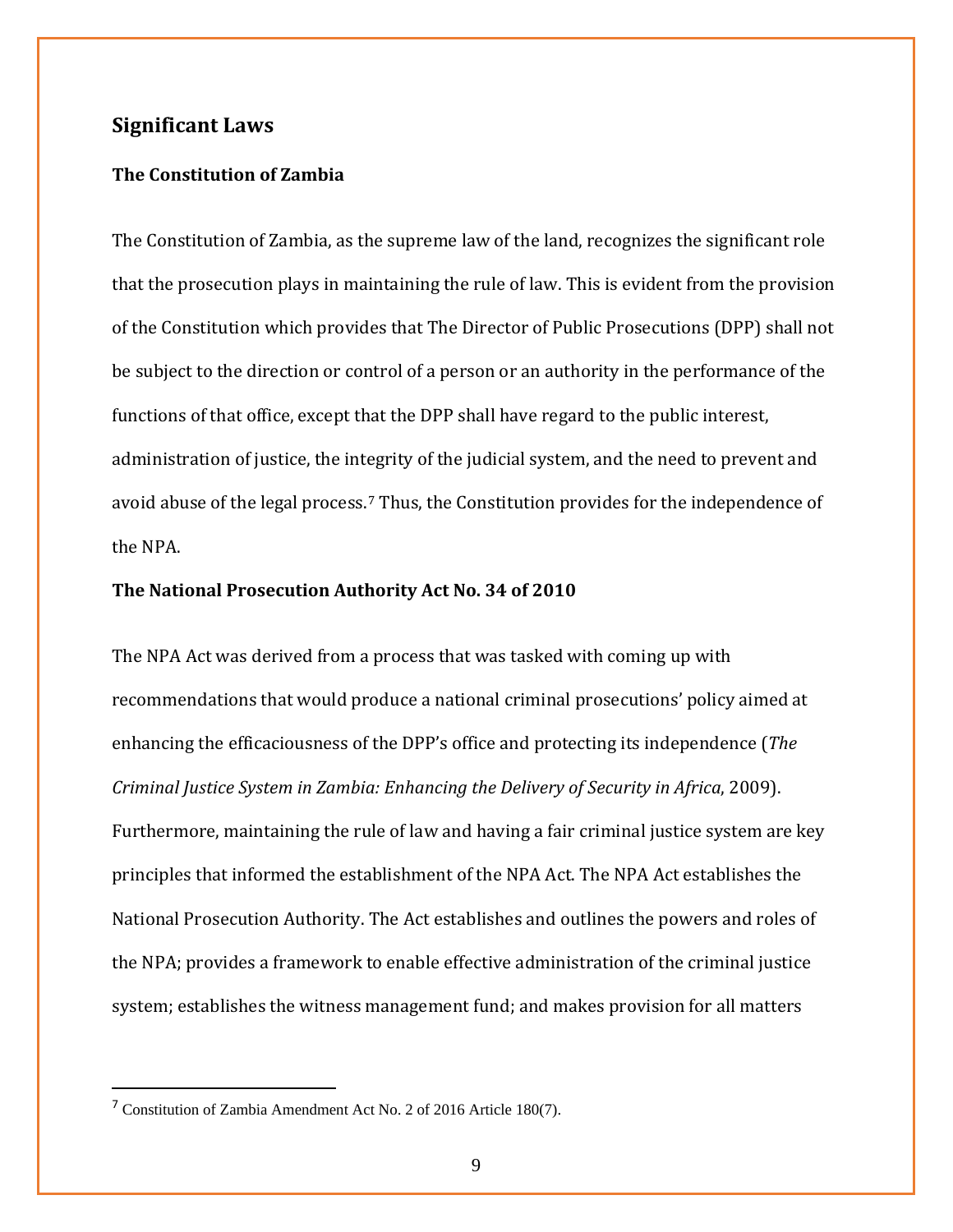connected with and or incidental to the foregoing in respect of the NPA. The mission statement of the NPA is "provide effective and efficient prosecution services to the public in an accountable and transparent manner in order to uphold the rule of law, justice, and human rights" (*National Prosecution Authority*, 2017).

The salient provisions of the NPA Act include: Section 5, Section 6, and Section 8. Section 5 outlines the main functions of the NPA.<sup>[8](#page-9-0)</sup> Section 6 establishes the independence of the NPA by providing that the NPA shall not in the execution of its function be susceptible either to the direction or control of any person or authority, but for the DPP. Lastly, Section 8 lists the functions of the DPP.[9](#page-9-1)

# **The Criminal Procedure Code (CPC)**

The Criminal Procedure Code (CPC) regulates the procedures to be followed by all courts in criminal matters. The salient provisions of the CPC as it relates to the prosecution system are Section 81, Section 86, and Section 88(a). Section 81 provides for the power of the DPP in any criminal case, before judgment is passed, to enter a nolle prosequi either by stating

<span id="page-9-0"></span><sup>8</sup> Main Functions of the NPA:

<sup>●</sup> Appoint Prosecutors and State Advocates and promote appropriate standards of practice by prosecutors in criminal prosecutions.

<sup>●</sup> To implement an effective prosecution mechanism so as to maintain the rule of law and contribute to a fair and equitable criminal justice system and the effective protection of citizens against crimes.

To process all dockets and prosecute criminal cases and appeals in the courts of law.

To cooperate with police, the courts, the legal profession and other government agencies or agencies or institutions so as to ensure the fairness and effectiveness of prosecutions.

<span id="page-9-1"></span><sup>9</sup> Main Functions of the DPP:

<sup>●</sup> Institute and undertake criminal proceedings against any person before any court.

<sup>●</sup> Discontinue any criminal proceedings instituted and undertaken by the DPP before judgment is delivered.

<sup>•</sup> Set the qualifications for the appointment of prosecutors.

<sup>●</sup> Review a decision to prosecute or not to prosecute a criminal offence.

<sup>●</sup> Advise the Minister on all matters relating to the administration of criminal justice.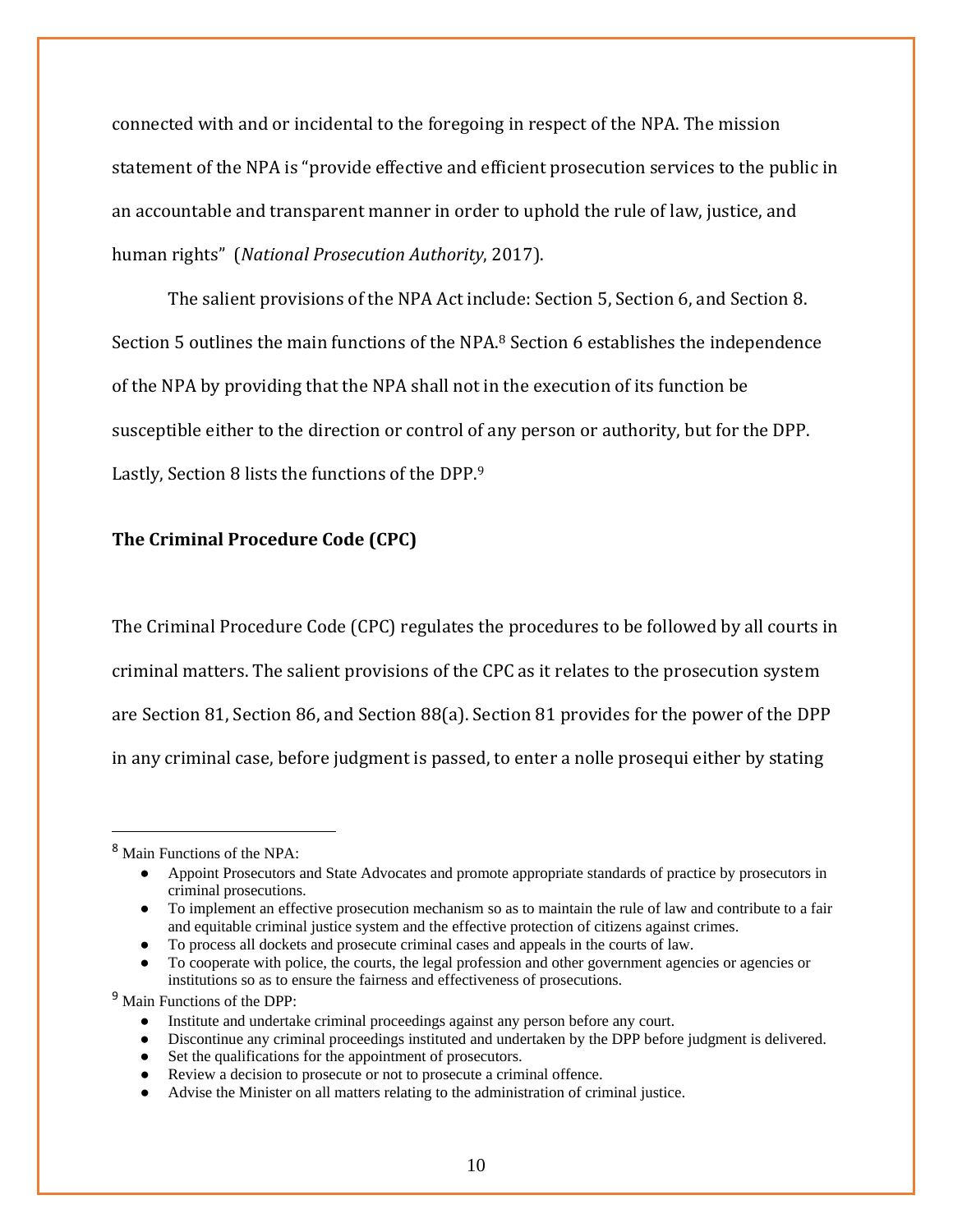in court or in writing to the court that proceedings shall not continue and that the accused shall stand discharged in respect of the criminal charge in question.[10](#page-10-0) Section 86 empowers the DPP to appoint public prosecutors to prosecute criminal cases instituted on behalf of the people.[11](#page-10-1) Lastly, Section 88(a) provides for withdrawal from prosecution in trials before the Subordinate Courts. According to this section, in any trial before a Subordinate Court, any public prosecutor may, with the consent of the court or on the instructions of the DPP, at any time before judgment is pronounced, withdraw from the prosecution of any person. Upon such withdrawal, the defendant shall be discharged. Furthermore, such discharge of an accused person shall not operate as a bar to subsequent proceedings against him on account of the same facts.[12](#page-10-2)

## **Relationships Between Significant Governing Bodies**

The main governing bodies that affect the prosecution are the NPA, the local police, and the Subordinate Court. The police obtain witness reports, evidence, and the reports of crime. They are the legal actors who provide the evidence for the prosecution's cases. Moreover, many police officers became prosecutors and have been uniquely linked to prosecuting procedures until 2010 when the passing of the National Prosecuting Authority Act No. 34 created a clear delineation between the police and the NPA. As established earlier, the NPA is the primary body responsible for prosecutions. It is headed by the DPP who is the "Chief Prosecutor for Government."[13](#page-10-3) Lastly, the Subordinate Courts hear and assess the evidence

<span id="page-10-0"></span><sup>10</sup> Criminal Procedure Code of the Laws of Zambia.

<span id="page-10-1"></span><sup>&</sup>lt;sup>11</sup> Criminal Procedure Code of the Laws of Zambia.

<span id="page-10-2"></span><sup>12</sup> Criminal Procedure Code of the Laws of Zambia.

<span id="page-10-3"></span><sup>13</sup> Constitution of Zambia Amendment Act No. 2 of 2016 Article 180.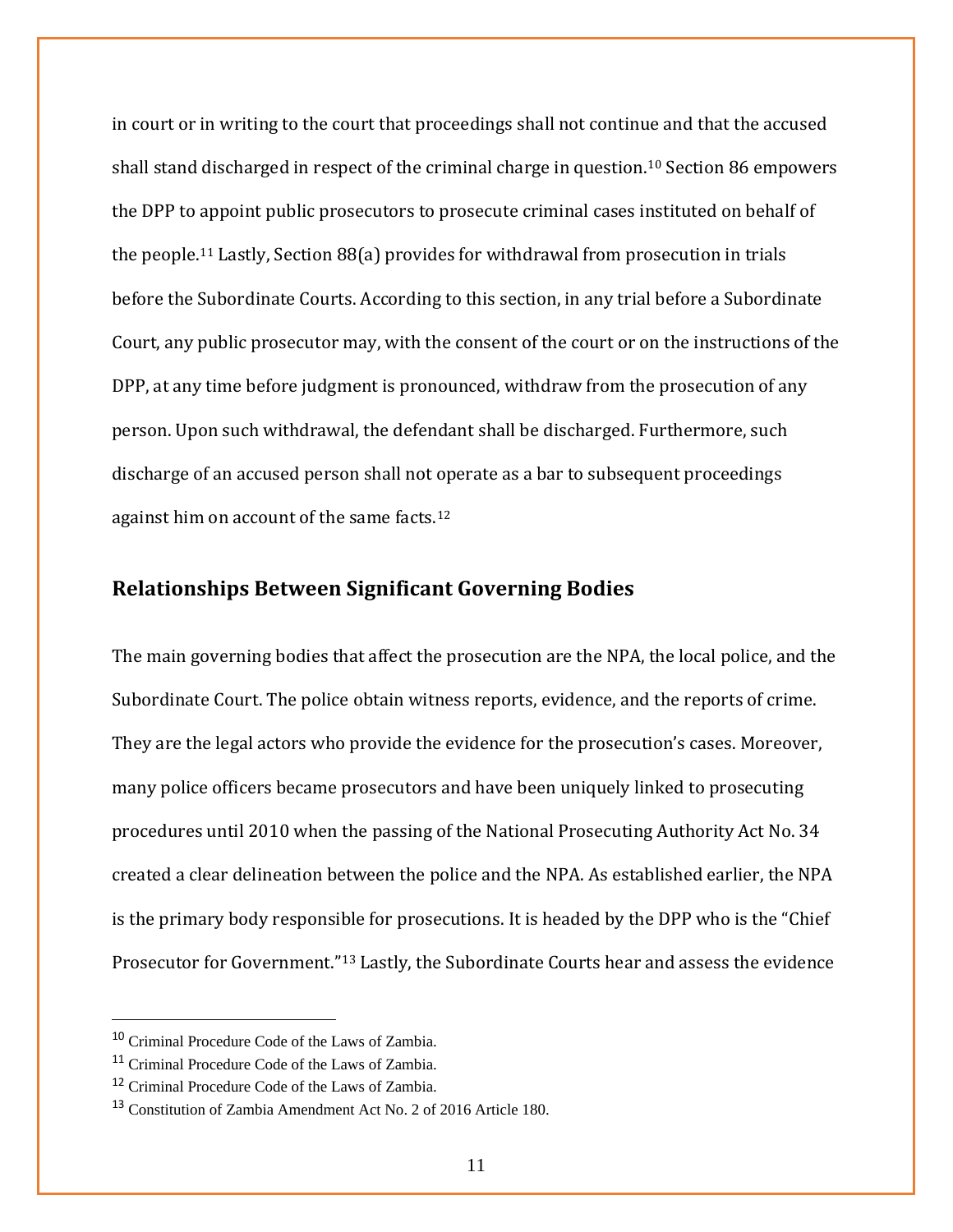from the prosecution and the defense and renders a verdict. These governing bodies all support the prosecution system with their roles and functions.

## **Literature Review**

#### **Court Efficiency**

There is a scarcity of literature on the efficiency of the criminal justice system in Zambia. In the few studies of the judicial system in Zambia, scholars note that there are a myriad of inefficiencies that impede justice. For instance, Muna Ndulo, an internationally recognized scholar of law, noted that in Zambia it is "generally agreed on by all stakeholders that the judicial system needs reform to make it more accountable, independent, and able to deliver justice efficiently and effectively" (Ndulo, 2011). Banda supports Ndulo's assertion that there is a lack of equity in Zambia's judicial system, seeking to examine "how efficiently the courts dispense justice and how ordinary citizens seeking legal remedies interface with the judicial system" (Banda, 2019). Banda emphasized that there is a "widespread belief that the courts are inefficient" based largely on anecdotal and impressionistic evidence (Banda, 2019). However, there is limited empirical data on the performance of Zambian courts, so Banda sought to address this research gap through both qualitative and quantitative methodologies (Banda, 2019).

Using a non-participant observation method that encompassed a multi-dimensional approach, Banda studied the Subordinate Courts of Lusaka. Then, using content analysis, Banda surveyed judicial decisions in order to document the reasons courts cite for delay, while quantitatively calculating the disposition times of published civil High Court Judgements and Rulings delivered between 2011 and 2017 (Banda, 2019). Banda's study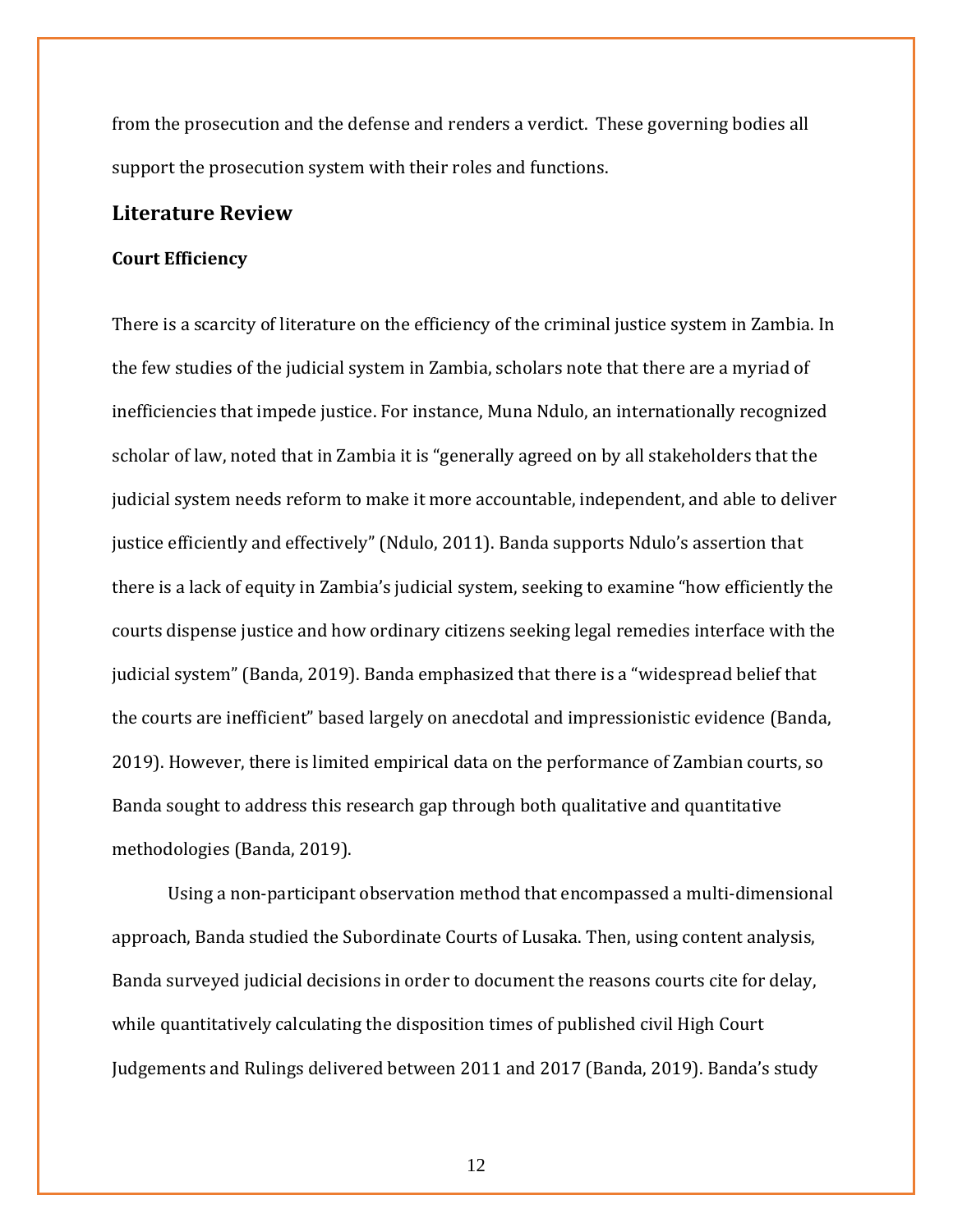resists the common "penchant to lay all the blame for court delay at the doorsteps of the judiciary" and concludes that "the courts are just one factor in the unhappy story of court delay and congestion" (Banda, 2019). Thus, there are multiple factors that affect judicial efficiency in the Subordinate Courts. Our research will expand on Banda's project report, focusing on how prosecution is a factor that can impede justice at the Subordinate Court level.

### **Prosecution**

There is limited research on how the prosecution at the Subordinate Court level in Zambia can be improved. Etannibi E O Alemika's policy brief *Prosecution in Sierra Leone, Tanzania and Zambia* published by the *Institute of Security Studies* highlights how prosecution services in Sierra Leone, Tanzania, and Zambia face similar problems. These problems include inadequate professional autonomy, a lack of capacity owing to inadequate personnel and funding, and delays in prosecution, partly on account of the poor crime investigation capacity by the police (Alemika, 2009). Alemika concluded that effective "solutions to these problems are therefore required to establish efficient, transparent and trustworthy prosecution services in these countries" (Alemika, 2009). Our research focuses specifically on the prosecution at the Subordinate Court level in Zambia and strives to find effective solutions to the problems identified in the aforementioned policy brief.

Another publication with important contributions on the prosecution in Zambia is Masialeti Situmbeko's doctoral dissertation, *The National Prosecuting Authority Act of 2010: What is its Relevance to the Criminal Justice Delivery System in Zambia. This source discusses* the National Prosecution Authority (NPA) Act as well as recommendations for reforming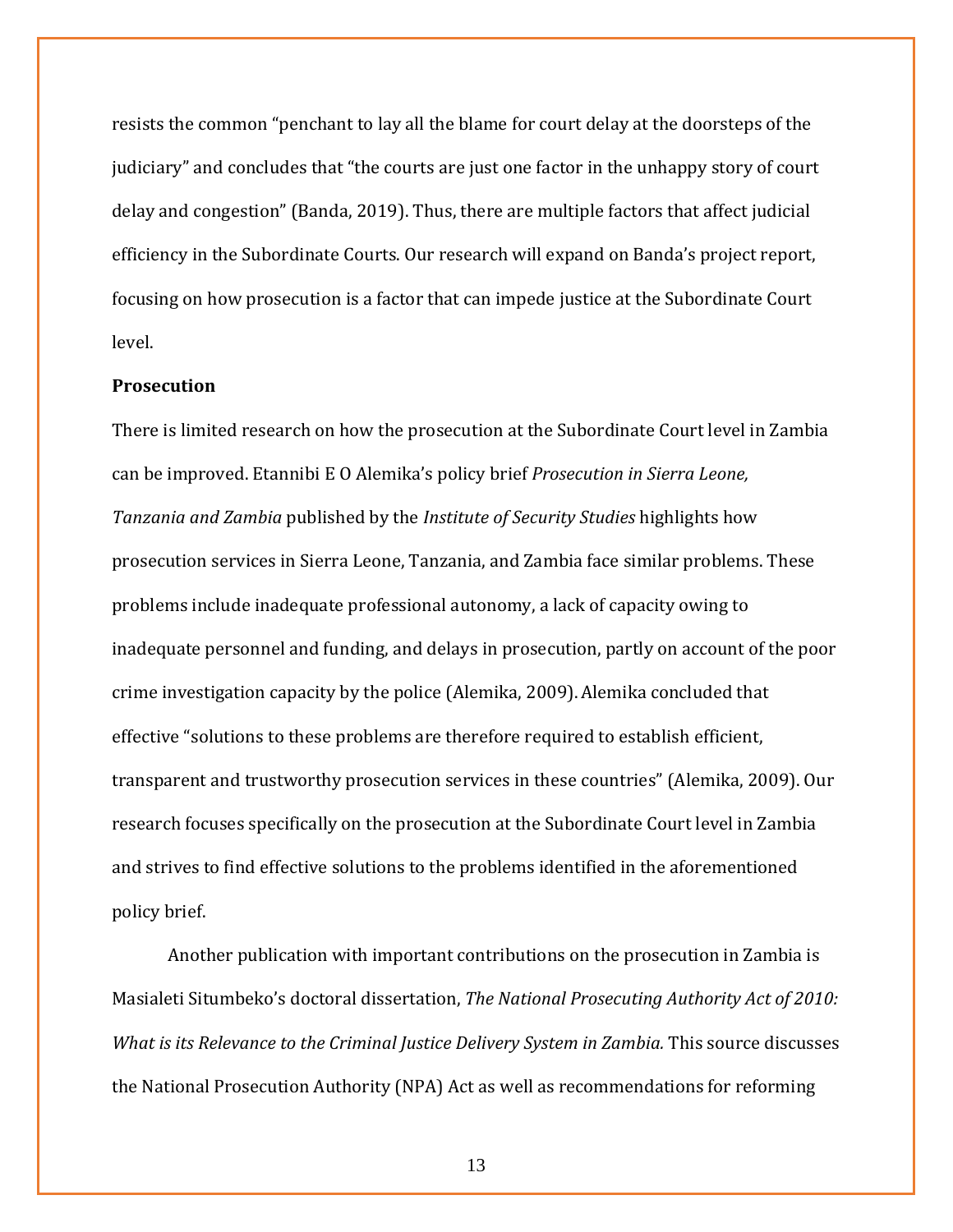the NPA Act. This source also uses interviews from important stakeholders, including police prosecutors and staff at the Office of the DPP (Situmbeko, 2013). The author notes that the NPA was created due to the burdensome workload of the DPP. Because of the many responsibilities, the DPP delegated its tasks onto other organizations such as "Drug Enforcement Commission (DEC), National Pension Scheme Authority (NAPSA), Department of Immigration and Zambia Wildlife Authority (ZAWA), and the Anti-Corruption Commission (ACC)" (Situmbeko, 2013).

In addition, this dissertation discusses the specific challenges of the prosecution system in Zambia: "(1) Lack of Academic Qualifications and Training, (2) Too Many People Given the Power to Prosecute, (3) Lack of Specialization, (4) Political Interference, (5) Poor Witness Management, (6) Shortage of Experienced Prosecutors, (7) Lack of prosecution Policy, (8) Lack of Public Awareness and Cooperation, (9) Organizational Capacity, and (10) Delays Caused by Waiting for Approval to Prosecute from the DPP" (Situmbeko, 2013). While this study focuses on the prosecution system of Zambia, it does so generally and does not look specifically at the Subordinate Courts. Moreover, this study focuses specifically on the NPA Act and its effectiveness in ensuring justice and fixing the aforementioned challenges listed above. Our paper will address significant laws related to the prosecution system of Zambia.

# **Subordinate Courts**

One important research contribution regarding the Subordinate Courts is S. J. Cooper-Knock and Anna Macdonald's Oxford University Press publication, *A Summons to the Magistrates' Courts in South Africa and Uganda*. The authors note how there is "a striking lack of attention paid to how and why people do engage with lower courts [...] in common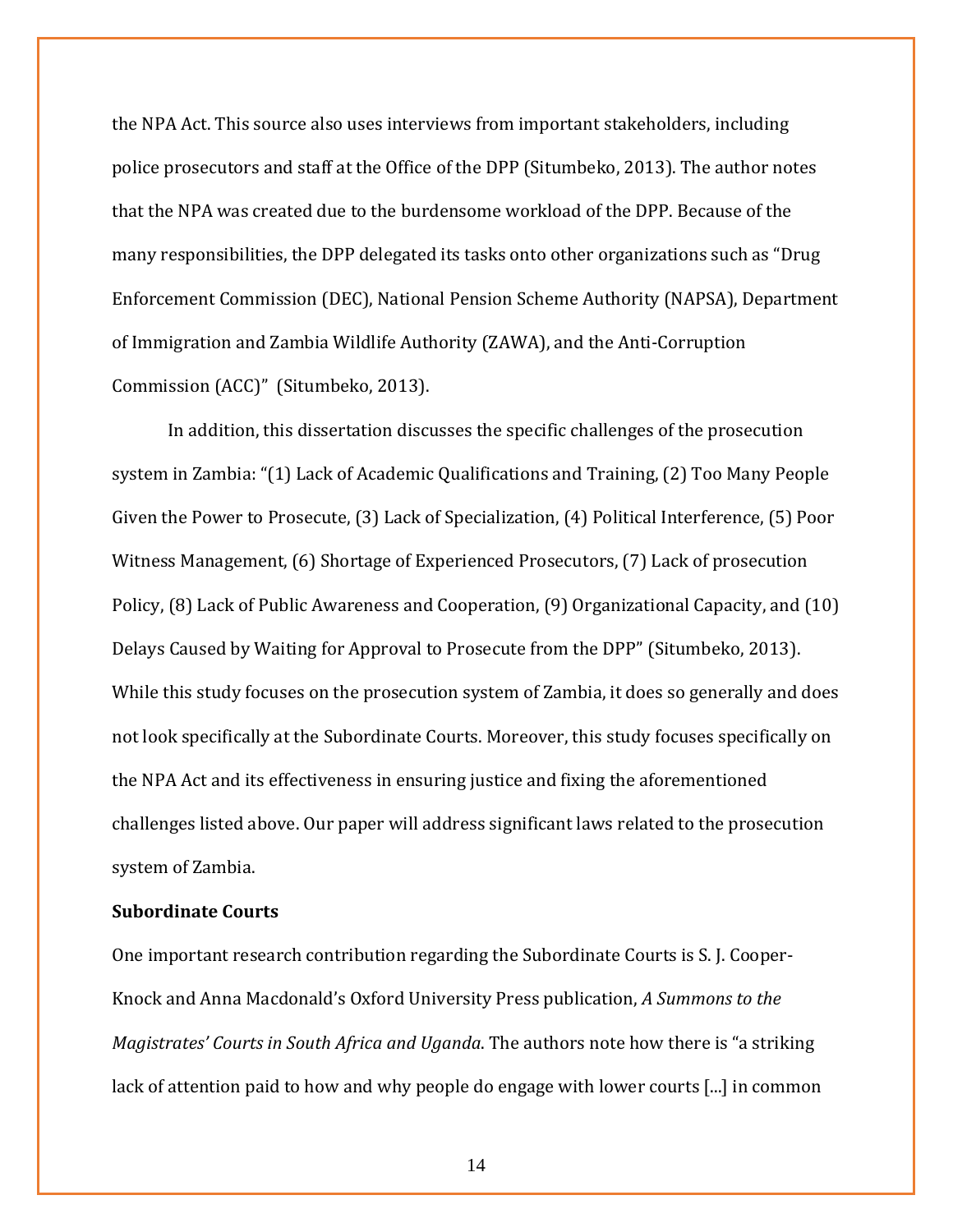law countries and courts of first instance in civil law countries" (Cooper-Knock & Macdonald, 2020).The authors cite that on average, 13% of citizens in the African continent have come into contact with Subordinate Courts in the past five years, yet there is little evidence on their experiences as "claimants, respondents, defendants, or witnesses" (Cooper-Knock & Macdonald, 2020).The authors specifically focus on empirical research gathered from a three month study of the Ntuzuma Magistrates' Court and two month study on the Gulu Magistrates' Court from 2015-2018 (Cooper-Knock & Macdonald, 2020). This publication critiques the procedural justice model while proposing a tri-factor framework in the Subordinate Courts (Cooper-Knock & Macdonald, 2020). While this study recognizes the significance and lack of information regarding the Subordinate Courts, it only focuses on South Africa and Uganda. Furthermore, it does not focus on the specific legal actors within the Subordinate Courts, such as prosecutors. Our research specifically focuses on the prosecution's role in the Subordinate Court rather than a general study of the Subordinate Court as a whole.

Another important contribution relating to the Subordinate Courts in Zambia is Sunday B. Nkonde SC and William Ngwira's article, *Accused's Rights and Access to prosecution Information in Subordinate Courts in Zambia*. This article discusses the impediment of justice at the sub-court level. It raises the issue of the Zambian criminal justice system in the Subordinate Court being notorious for delays in the disposing of cases. The frequency of adjournments is striking and this is usually blamed on defence lawyers (Nkonde & Ngwira, 2015). The article references cases, such as *People v. Kasonkomona* which indicates how the State failed to provide the defence with witness statements, and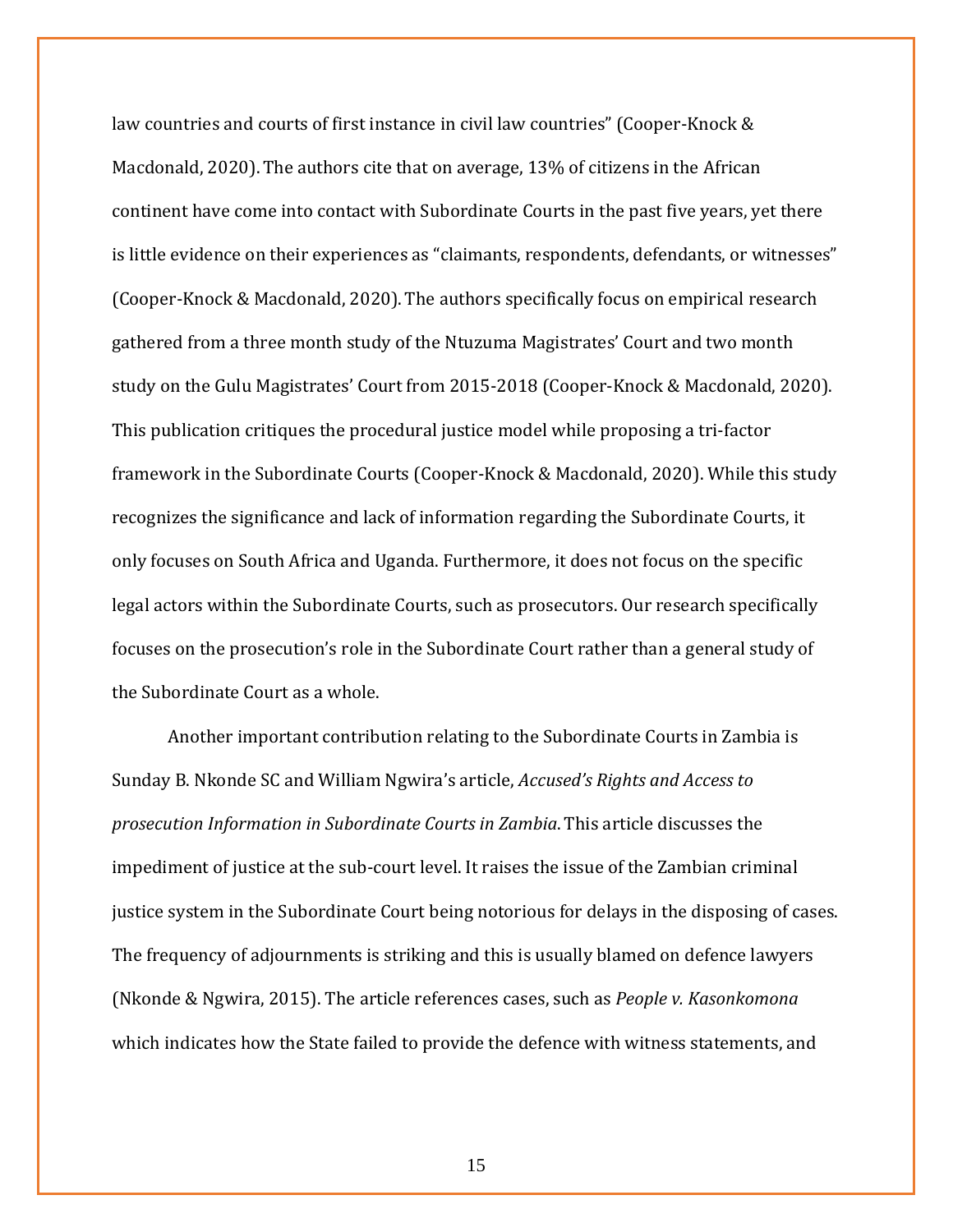thus impeded justice at the Subordinate Court level.[14](#page-15-0) This article focuses on the Subordinate Court's inefficiencies, while our paper will focus on the prosecution system's challenges in the Subordinate Court. Our paper is focused on a more specific niche than a general analysis of the Subordinate Courts in Zambia.

The aforementioned literature and publications have made significant additions to evaluating and analyzing the Zambian legal system as it relates either to the prosecution system or the Subordinate Courts. Our paper aims to fill the research gap of the intersection between the prosecution system and the Subordinate Courts. With a more focused analysis on this intersection, we hope to provide a thorough report of the prosecution's role in ensuring justice to the average Zambian at the subordinate court level.

## **Interview Findings**

This section of the paper presents the findings of our research from stakeholder interviews conducted from June to July of 2021.

#### **Lack of Witness Support**

During our interviews with both an NPA Prosecutor and a Psychologist, it was noted that there are many lacking resources regarding witness support. The current prosecution system does not have adequate witness/victim protection particularly as it relates to children. For instance, a child victim has to testify and undergo cross examination in open court and in the presence of the accused, which creates a situation that traumatizes the

<span id="page-15-0"></span><sup>14</sup> *The People v Kasonkomona* (ZMHC) 2013.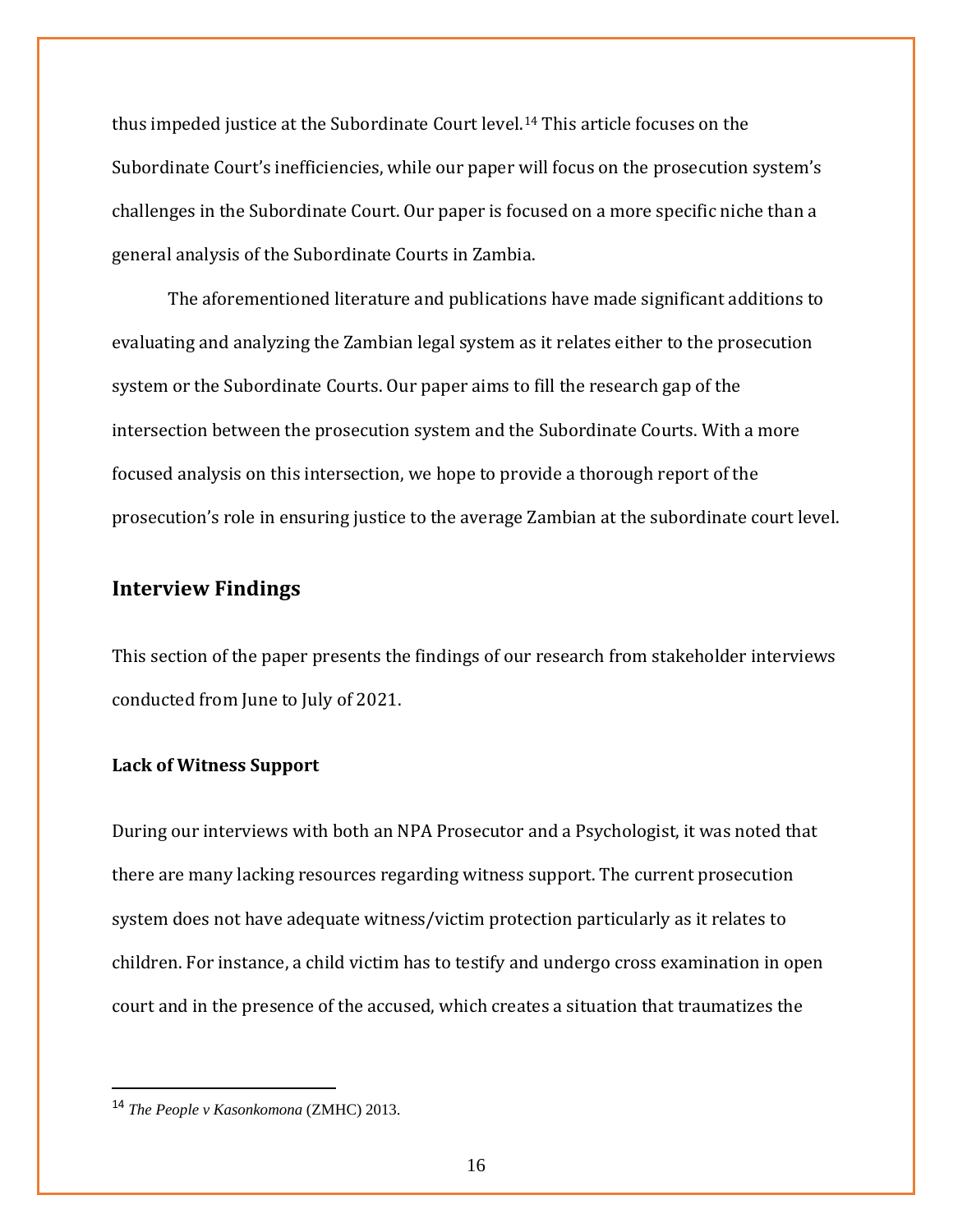victim and leads to secondary victimization.[15](#page-16-0) Witness/victim support is a major problem in the current prosecutorial sector that affects the effectiveness of their testimonies. During the interview with the psychologist, he brought out examples in which female victims of gender-based violence go through in the prosecutorial system without any psychological or emotional support.[16](#page-16-1) It was noted that this is a barrier to effective prosecution as this makes the witness/victim less forthcoming as a result of psychological and emotional distress.

The NPA Act provides for a Witness Management fund.[17](#page-16-2) The purpose of this fund is to provide money and resources for transporting witnesses to and from court.[18](#page-16-3) It caters for logistics, travel and possible stay within the location of the court in which they will be required to appear and testify.[19](#page-16-4) In addition, the Act provides for counselling of witnesses before they testify in court. In this regard, prosecutors provide this counselling as the NPA does not have professional counsellors to provide counselling to witnesses/victims.[20](#page-16-5) However, prosecutors are only able to provide counselling to witnesses/victims using the limited knowledge they have acquired from counselling witnesses/victims in the past. Their limited knowledge is not supported by psychological expertise, but is instead derived only through personal experience.<sup>[21](#page-16-6)</sup> Our research also established that if the counselling is done and the witness/victim is still not ready to testify, they are not forced to testify.<sup>[22](#page-16-7)</sup>

<span id="page-16-0"></span><sup>15</sup> Interview with Dr. Mwewa Musonda on 7 July 2021 via Zoom.

<span id="page-16-1"></span><sup>16</sup> Interview with Dr. Mwewa Musonda on 7 July 2021 via Zoom.

<span id="page-16-2"></span><sup>17</sup> Interview with NPA Prosecutor on 13 July 2021 via Zoom.

<span id="page-16-3"></span><sup>18</sup> Interview with NPA Prosecutor on 13 July 2021 via Zoom.

<span id="page-16-4"></span><sup>19</sup> Interview with NPA Prosecutor on 13 July 2021 via Zoom.

<span id="page-16-5"></span><sup>20</sup> Interview with NPA Prosecutor on 13 July 2021 via Zoom.

<span id="page-16-6"></span><sup>21</sup> Interview with NPA Prosecutor on 13 July 2021 via Zoom.

<span id="page-16-7"></span><sup>22</sup> Interview with NPA Prosecutor on 13 July 2021 via Zoom.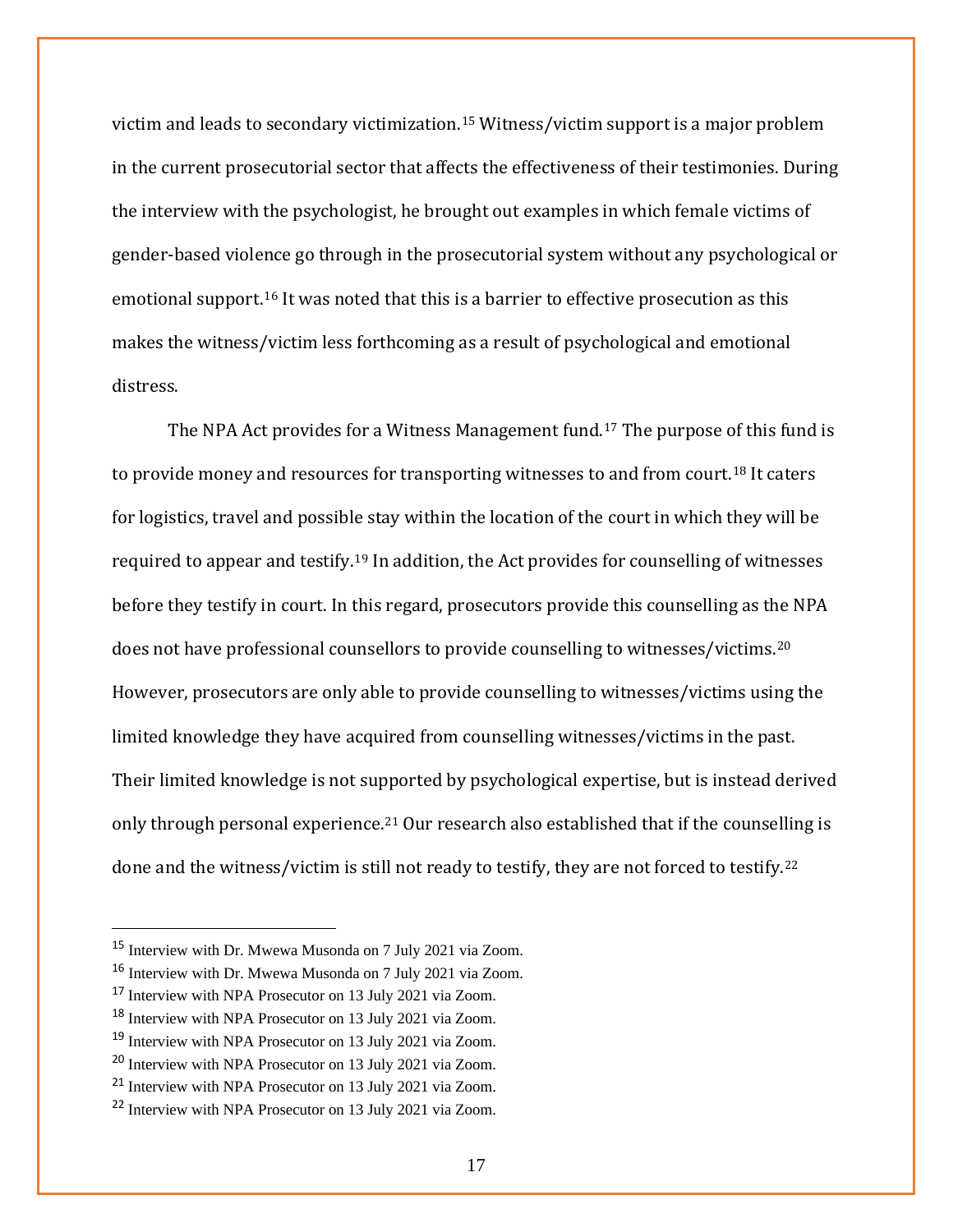More funding towards the NPA witness fund would make it possible for the NPA to hire trained psychologists or professional counselors that have expertise and knowledge. Our respondent emphasized that it is difficult to effectively counsel witnesses/victims in cases dealing with children, sexual offences and Gender Based Violence (GBV), without a professional background in counselling because as mentioned earlier, all prosecutors have in terms of counselling experience are the skills that they have picked up along the way.[23](#page-17-0)

The NPA Prosecutor contended that there should be a standard of how to deal with the emotional support of victims from a professional perspective, particularly when dealing with traumatic criminal offences. This can help prosecutors in obtaining useful evidence from the witness/victim. In the absence of professional emotional support, prosecutors might end up without sufficient evidence to successfully prosecute a matter.

#### **Lack of Specialization**

A legal academic emphasized that there is a need for capacity development for prosecutors and continuous training even for those who have already obtained their legal education.<sup>[24](#page-17-1)</sup> He indicated that specialization is especially important for cases that involve money laundering, complex corruption, cyber cases, and banking.[25](#page-17-2) The aforementioned crimes are all relatively new and require specialized skills, so it is pertinent that prosecutors receive ongoing training. Additionally, a Magistrate highlighted that crimes are region specific. For instance, in the southern part of Zambia, most people's economic activity

<span id="page-17-0"></span><sup>23</sup> Interview with Dr. Mwewa Musonda on 7 July 2021 via Zoom.

<span id="page-17-1"></span><sup>24</sup> Interview with Dr. O'Brien Kaaba on 25th June 2021 via Zoom.

<span id="page-17-2"></span><sup>25</sup> Interview with Dr. O'Brien Kaaba on 25th June 2021 via Zoom.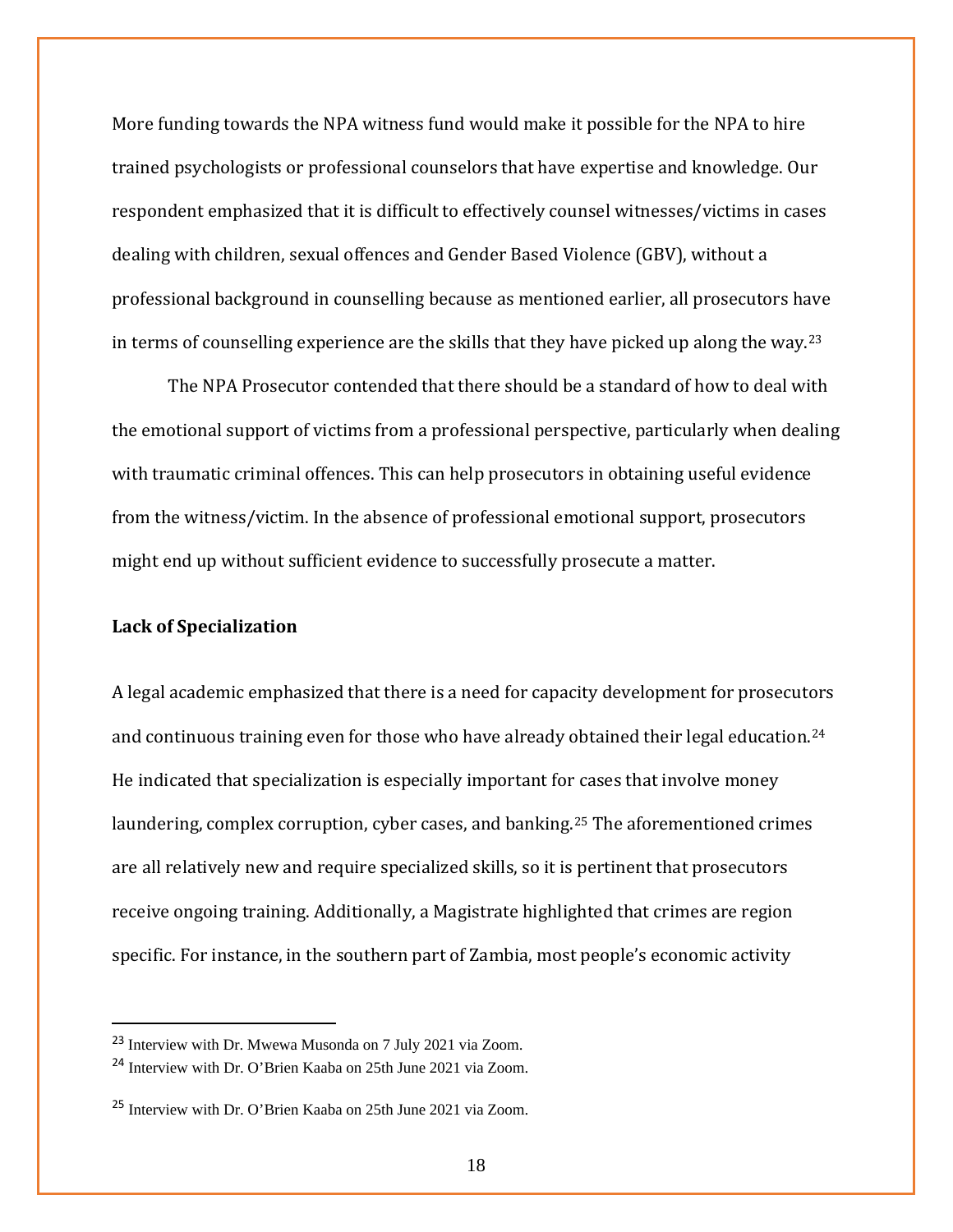revolves around ranching and agriculture, so the vast majority of criminal cases are stock theft, wild life, poaching, and trafficking.[26](#page-18-0) Due to the region-specific nature of the crimes, prosecutors need experience in those particular cases. If prosecutors move to a different region, those prosecutors would have to become familiar with the specialized crimes of that region. A Magistrate stated that "prosecutors cannot be jacks of all trades" and they need to develop skills through training on region-specific crimes.[27](#page-18-1)

These interviews noted that the lack of specialized training among prosecutors led to mishandling of certain cases that require a degree of expertise for successful prosecution. The interviews also observed that lack of specialization among prosecutors of criminal offences may result in wrongful acquittals and convictions.

#### **Lack of Legal Training and Prosecutors**

Interviews with a Defense Attorney, a Magistrate, and an NPA Prosecutor all indicated that a prominent issue within prosecution is a lack of formal legal education. Obtaining a legal education has not always been accessible. In 2006, the University of Zambia was the only school that offered a legal education.<sup>[28](#page-18-2)</sup> According to a Magistrate, "the school could only have very few students, and even fewer would graduate".<sup>[29](#page-18-3)</sup> Furthermore, the passing rate for the Zambia Institute for Advanced Legal Education examination (equivalent to a bar exam in the United States) is extremely low. Despite this low supply, there are 64 Subordinate Courts in Zambia (Republic of Zambia Judiciary, 2019). From these contrasting

<span id="page-18-0"></span><sup>26</sup> Interview with Exnobert Zulu on 5 July 2021 via Zoom.

<span id="page-18-1"></span><sup>27</sup> Interview with Exnobert Zulu on 5 July 2021 via Zoom.

<span id="page-18-2"></span><sup>28</sup> Interview with Exnobert Zulu on 5 July 2021 via Zoom.

<span id="page-18-3"></span><sup>29</sup> Interview with Exnobert Zulu on 5 July 2021 via Zoom.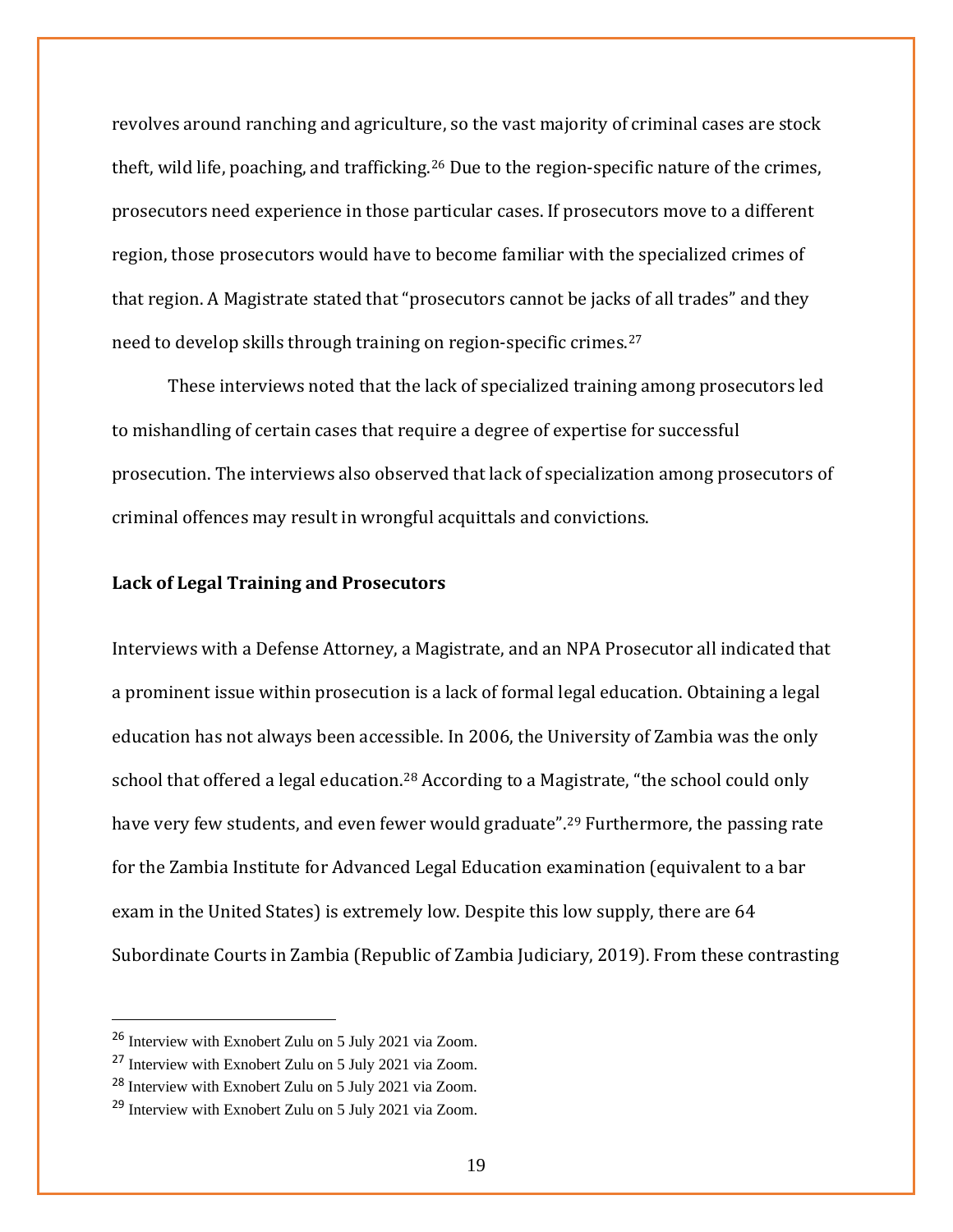statistics, it is clear that there are not enough prosecutors to fill the demand. Currently, there has been an increase in private universities that are offering students the opportunity to obtain a legal degree. However, the passing rate for the "bar exam" is still notoriously low.<sup>[30](#page-19-0)</sup> These statistics prove that not only is a legal education a limited commodity, but that there is an extreme shortage of prosecutors.

Because of the lack of prosecuting attorneys, police officers were initially allowed to become prosecutors.[31](#page-19-1) This was because police officers had the closest amount of knowledge when it came to criminal law and the elements needed to prosecute a criminal. While police officers were trained during their rotation to work with prosecutors and often had vast experiences, their lack of legal education was sometimes a handicap.<sup>[32](#page-19-2)</sup> Additionally, a Magistrate asserts that at times, the relationship between the police and prosecutors could be tense.[33](#page-19-3) This is because police officers who became prosecutors eventually had authority over the police officers who were their previous supervisors. The shift in this relationship dynamic made it difficult for the prosecutors and the police officers to work cohesively and cooperatively.[34](#page-19-4)

The NPA Act sought to address this by decreeing that all prosecutors must hold legal degrees.[35](#page-19-5) Note that since the introduction of the NPA Act, all police prosecutors that appeared before the subordinate court to prosecute criminal offences have been

<span id="page-19-0"></span><sup>30</sup> Interview with Exnobert Zulu on 5 July 2021 via Zoom.

<span id="page-19-1"></span><sup>31</sup> Interview with Police Officer on 28 June 2021 at Intercity Police Station.

<span id="page-19-2"></span><sup>&</sup>lt;sup>32</sup> Interview with Defence Lawyer on 25th June 2021 via Zoom.

<span id="page-19-3"></span><sup>33</sup> Interview with Exnobert Zulu on 5 July 2021 via Zoom.

<span id="page-19-4"></span><sup>34</sup> Interview with Exnobert Zulu on 5 July 2021 via Zoom.

<span id="page-19-5"></span><sup>35</sup> National Prosecution Authority Act No. 34 of 2010.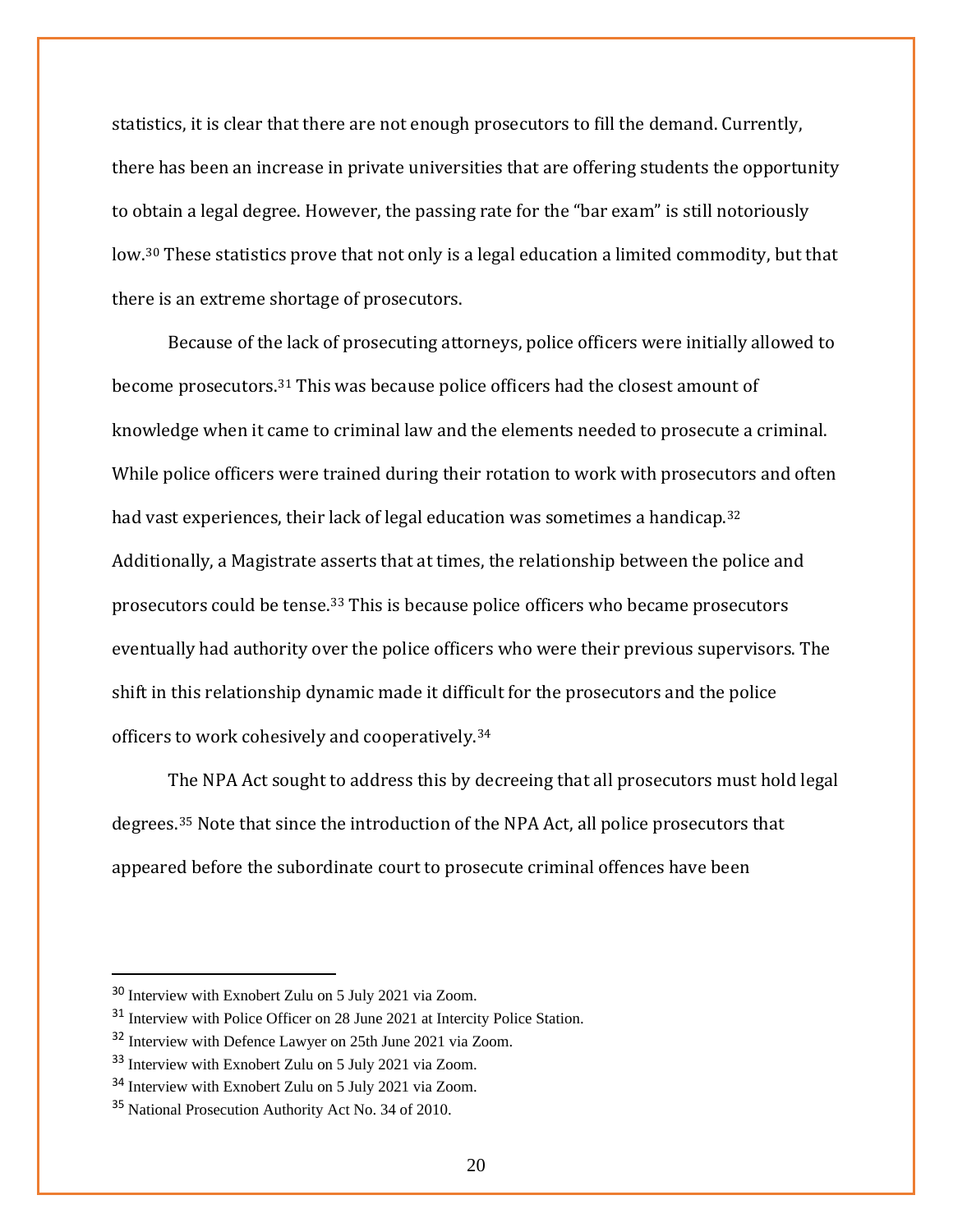transferred to the NPA and now fall under the NPA.[36](#page-20-0) Moreover, a Magistrate contends that this de-linkage between the prosecutors and the police system makes obtaining justice less efficient; the relationship between the police and the prosecution was much better before the NPA Act was passed.[37](#page-20-1)

## **Limited Resources**

In comparison to the private sector, prosecutors at the Subordinate Court level are underfunded, which lowers their capacity to successfully prosecute cases. A Defense Attorney indicated that Subordinate Court prosecutors do not have facilities for research, so many of them try to use their own resources.<sup>[38](#page-20-2)</sup> Because there is no funding, prosecutors lack material resources to be adequately prepared for their roles. For instance, prosecutors cannot guarantee safety, compensation, or transportation for their witnesses.[39](#page-20-3) Without aid, witnesses are unable to properly testify for the prosecution's clients. Additionally, lack of funding also prevents prosecutors from obtaining the most basic resources such as paper or the internet.[40](#page-20-4) Without these vital materials, prosecutors are severely underresourced and are crippled from maximizing their potential.

A Magistrate mentioned two vital limitations of prosecutors: the internet and court spaces.[41](#page-20-5) In regard to a lack of internet, rural areas have more difficulty than urban areas

<span id="page-20-0"></span><sup>36</sup> Interview with Exnobert Zulu on 5 July 2021 via Zoom.

<span id="page-20-1"></span><sup>37</sup> Interview with Dr. Mwewa Musonda on 7 July 2021 via Zoom.

<span id="page-20-2"></span><sup>&</sup>lt;sup>38</sup> Interview with Defence Lawyer on 25th June 2021 via Zoom.

<span id="page-20-3"></span><sup>39</sup> Interview with NPA Prosecutor on 13 July 2021 via Zoom.

<span id="page-20-4"></span><sup>40</sup> Interview with Exnobert Zulu on 5th July 2021 via Zoom.

<span id="page-20-5"></span><sup>41</sup> Interview with Exnobert Zulu on 5th July 2021 via Zoom.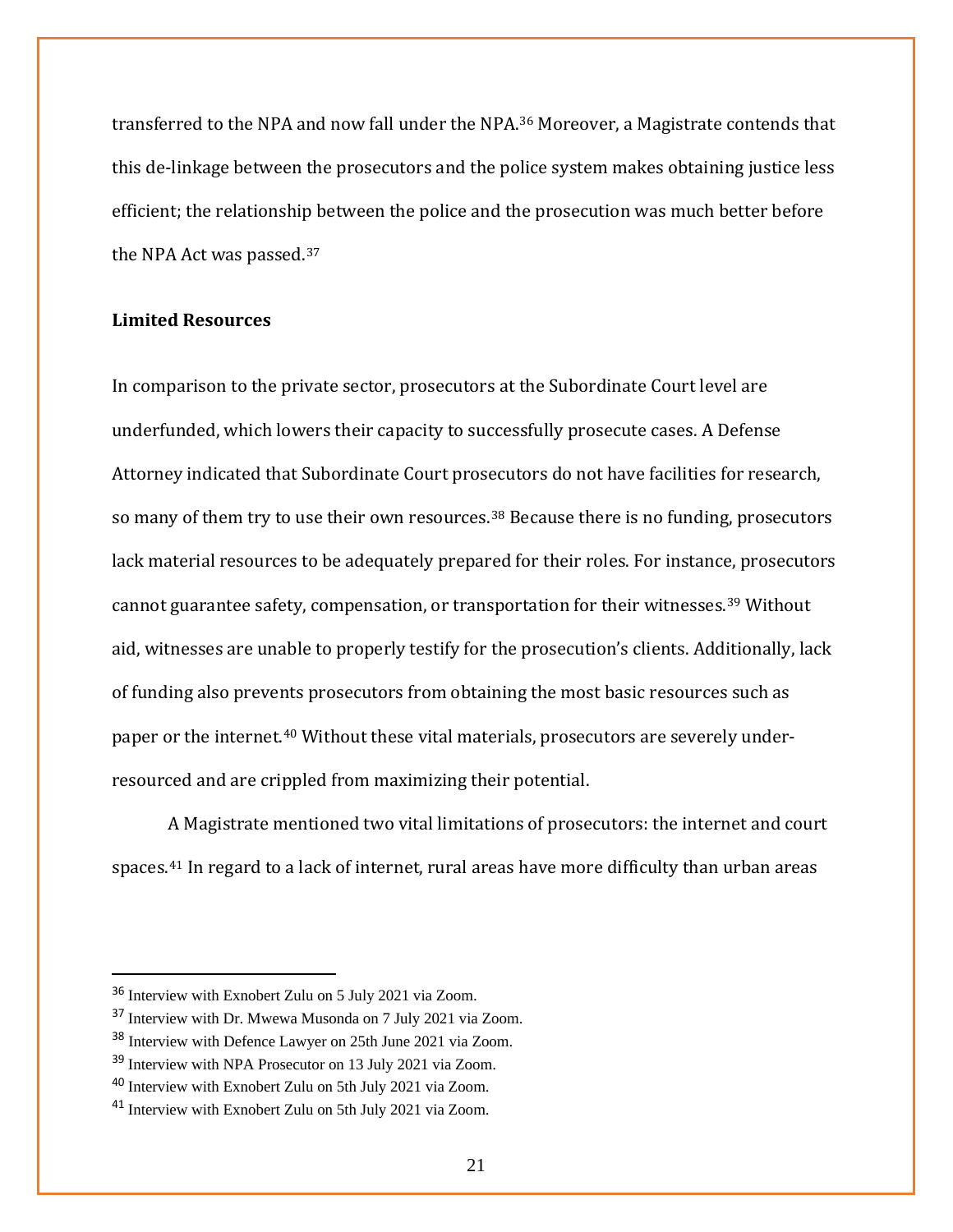obtaining internet connection.<sup>[42](#page-21-0)</sup> This becomes a major challenge as those in the rural area, with limited access to the internet, are not always able to immediately access statutory amendments. In regard to the limited court spaces, this is a major challenge since all trials are in-person.[43](#page-21-1) For instance, there could be four to five trials occurring at the same time, but only two court rooms available.<sup>[44](#page-21-2)</sup> This means that the court rooms must be shared according to the seniority of the Magistrates, which is a major inconvenience and delays proceedings.[45](#page-21-3)

## **Prosecutorial Discretion**

According to an NPA Prosecutor, "the NPA's Bible or guide in deciding whether to prosecute a criminal matter is the Penal Code and Section 88(a) Criminal Procedure Code". [46](#page-21-4) Section 88(a) gives prosecutors the power to withdraw the matter before court without providing reasons for doing so. However, withdrawal does not mean the case cannot be revived again. Withdrawal typically happens when the prosecution realizes that there is insufficient evidence to successfully prosecute a case. An NPA Prosecutor noted that not all cases before the NPA must be prosecuted and that the surrounding circumstances around a particular case are also taken into consideration before deciding to withdraw or prosecute.<sup>[47](#page-21-5)</sup> When prosecutors exercise this discretion, they have to write to

<span id="page-21-0"></span><sup>42</sup> Interview with Exnobert Zulu on 5th July 2021 via Zoom.

<span id="page-21-1"></span><sup>43</sup> Interview with Exnobert Zulu on 5th July 2021 via Zoom.

<span id="page-21-2"></span><sup>44</sup> Interview with Exnobert Zulu on 5th July 2021 via Zoom.

<span id="page-21-3"></span><sup>45</sup> Interview with Exnobert Zulu on 5th July 2021 via Zoom.

<span id="page-21-4"></span><sup>46</sup> Interview with NPA Prosecutor on 13 July via Zoom.

<span id="page-21-5"></span><sup>47</sup> Interview with NPA Prosecutor on 13 July via Zoom.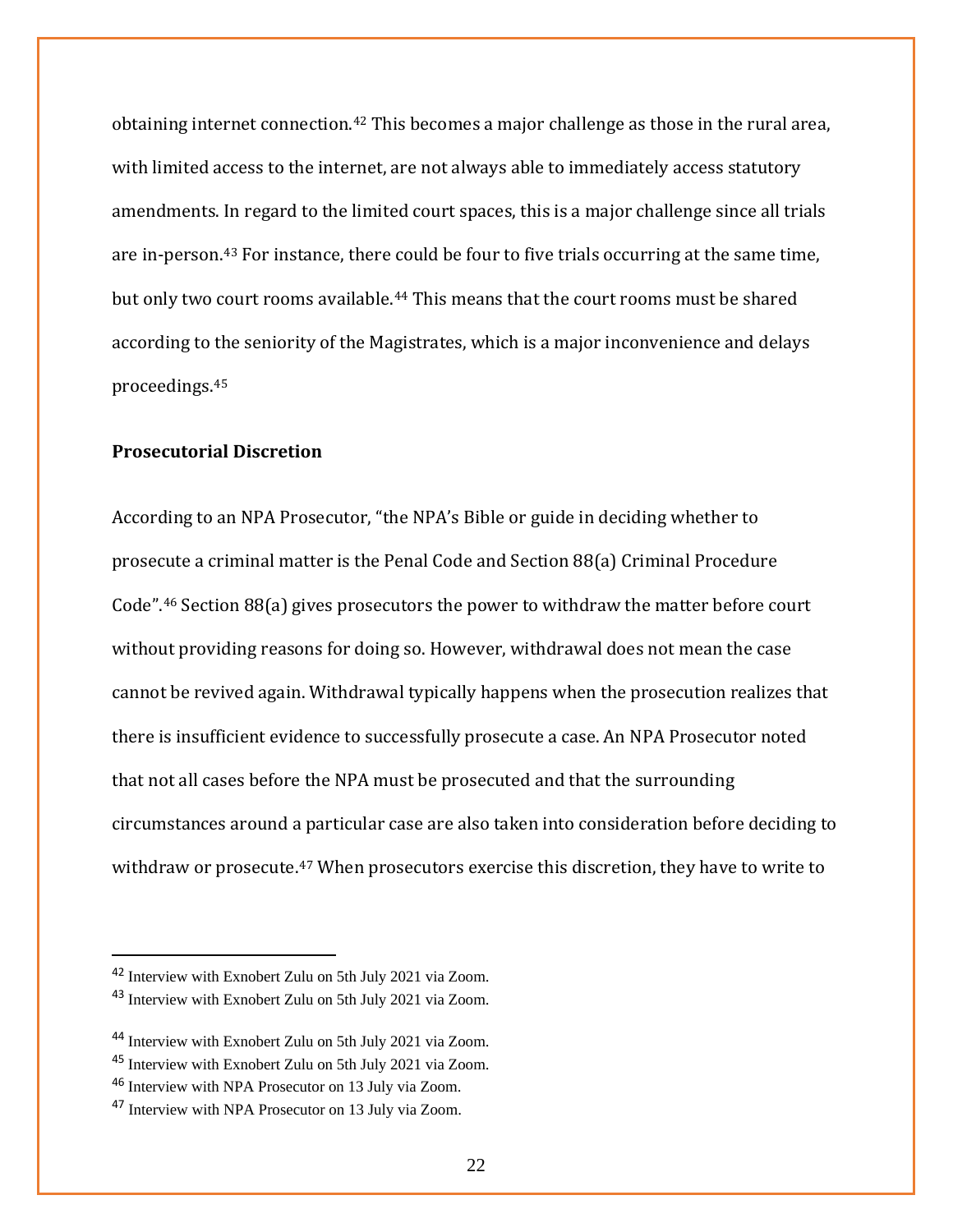their supervisor accompanied by a letter by the complainant who wishes to withdraw or reconcile.[48](#page-22-0) Prosecutors also take into consideration the best interests of the accused and complainant. However, the court has the final say and prosecutors can only make an application to the court to withdraw a particular matter. Though the court rarely questions a prosecutor's use of Section 88(a), they do have a say when the NPA applies to withdraw a matter. If the court thinks it is not a good decision on part of NPA, that offense still stands and will be prosecuted to its logical conclusion. [49](#page-22-1)

# **Discussion of Interview Findings**

#### **Lack of Witness Support**

A barrier to effective prosecution is the lack of mental health support for witnesses and victims of crimes, such as gender violence and defilement. The aforementioned crimes often cause psychological and emotional distress, which can inhibit a victim or witness from giving a strong testimony in court. When witnesses/victims are not given adequate emotional support in relation to their mental health, it affects the prosecution's case in the sense that the witness/victim is not able to provide the prosecution with adequate evidence that would lead to successful prosecution. This is because the witnesses/victims could miss crucial parts of the testimony if they are traumatized or not emotionally prepared to testify.

### **Lack of Specialization**

<span id="page-22-0"></span><sup>48</sup> Interview with NPA Prosecutor on 13 July via Zoom.

<span id="page-22-1"></span><sup>49</sup> Interview with NPA Prosecutor on 13 July via Zoom.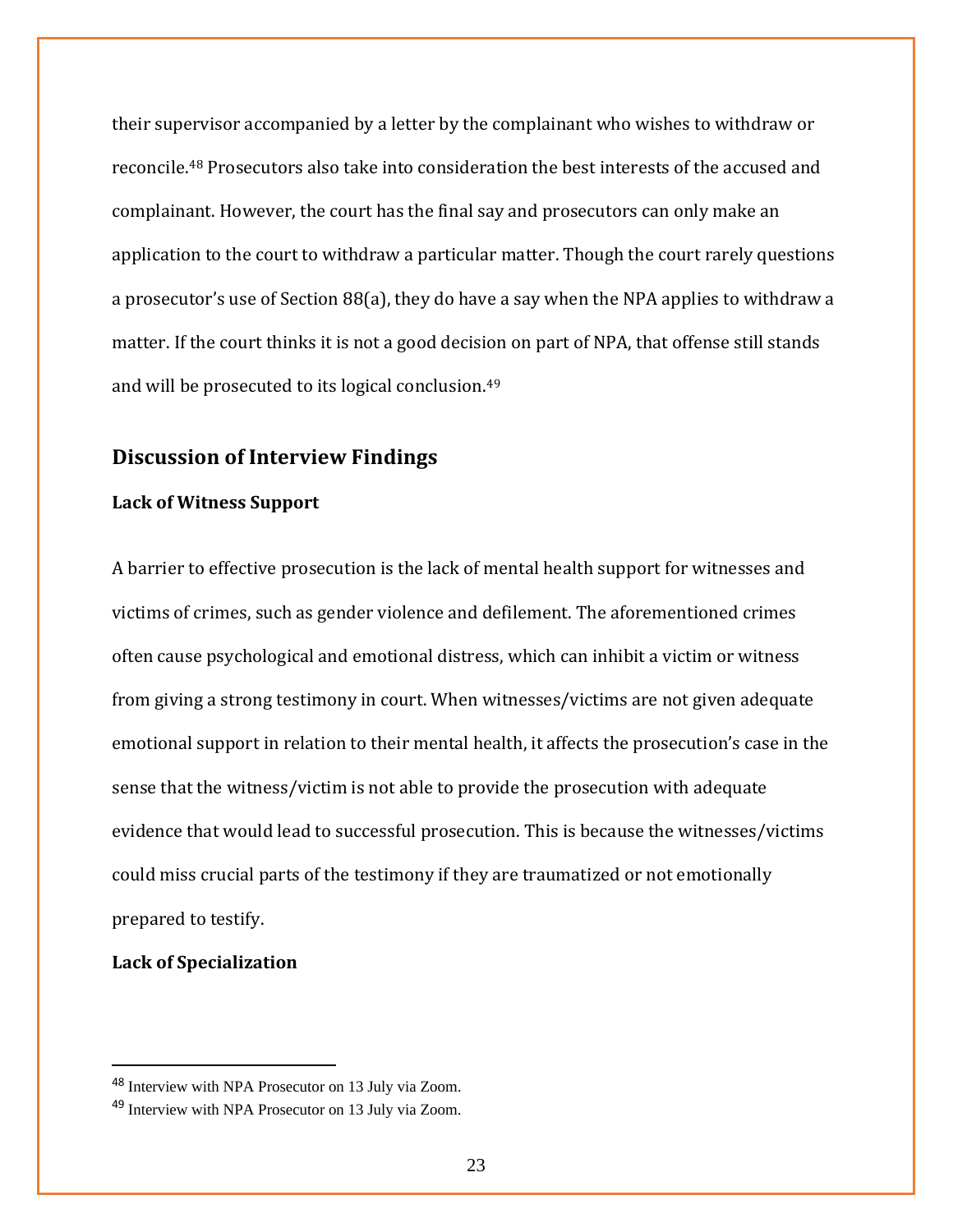Specialization of prosecutors ensures that prosecutors work with criminal cases at a higher level of expertise. This ensures that criminal cases are prosecuted taking into account the nuanced and more complex aspects involved in a crime, which would be lacking in the case when a prosecutor without specialty handles a complex criminal matter. Specialization makes it possible for prosecutors to detect missing critical evidence or elements in relation to a crime which might be crucial to successful prosecution of crimes at an early stage. The lack of specialization among prosecutors indicates that the same prosecutor that handles cases of aggravated robbery, for instance, also handles criminal cases, such as rape, defilement, theft, and murder. This reduces the level of efficiency among prosecutors which has a direct impact on court efficiency at the Subordinate Court as it relates to criminal cases. Specialization enhances court efficiency and access to justice. The fact that the NPA does not provide for adequate specialized units of prosecutors indicates that there is a need for urgent reform and attention. Furthermore, the caliber of prosecution among prosecutors is likely to increase where there is specialization. Thus, specialization increases the effectiveness of prosecutors because it prevents situations wherein cases are unable to move to a critical stage and it also prevents a waste of resources.

#### **Lack of Legal Education/Training and Shortage of Prosecutors**

Legal education and training are the foundation of a knowledgeable and efficient prosecutor. Without an adequate education and continuous training, there will be a lower quality of prosecutors along with inefficiencies and disparities in the justice system. While police officers, who now work under the NPA are encouraged to obtain a legal degree, they are still in a transition to obtaining those qualifications. Police prosecutors do receive training during their rotation; however, this does not grant them a thorough understanding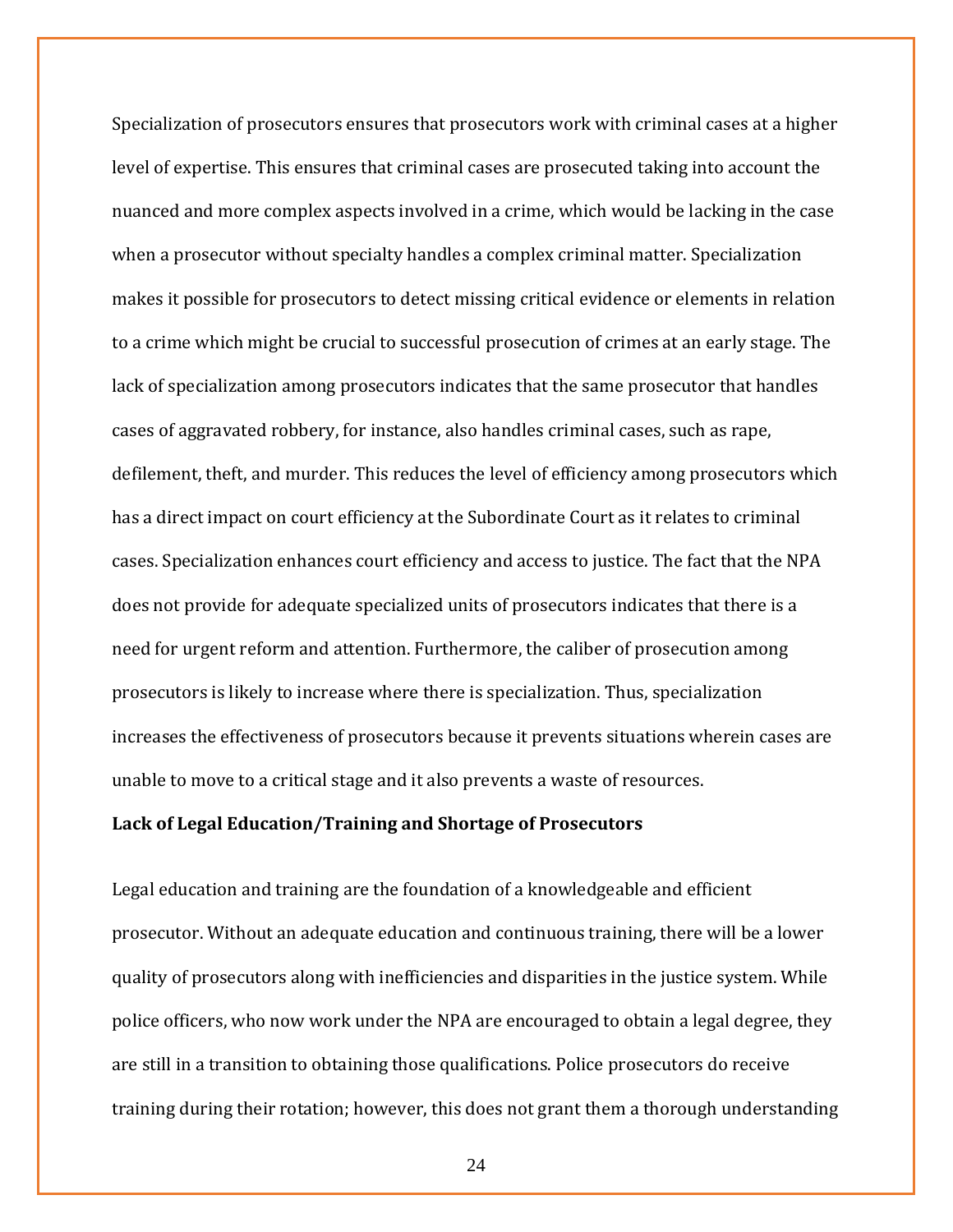of the laws nor the legal proceedings. Additionally, a legal education is not a free resource. There continue to be barriers to obtaining the qualifications to become a prosecutor such as the tuition, the low passing rates for the "bar exam," and the egregious underfunding of prosecutors. Additionally, continuous legal training is lacking. With more complex and specialized crimes (i.e. financial crimes, cybercrimes, etc.), prosecutors are not adequately equipped to prosecute these highly specialized cases. The prosecution cannot fully function to their capacity without legal education and continuous legal training. A thorough comprehension of the laws, the processes, and the crimes is pertinent in creating a balanced judicial system.

## **Limited Resources**

In comparison to the higher courts, prosecutors at the Subordinate Court have fewer material resources. This lack of resources at the Subordinate Court level lowers the capacity of the prosecution because it affects the prosecutors' ability to support witnesses before they testify and gather research to support their case. A Magistrate mentioned two limitations of prosecutors, which are the lack of strong internet connections in rural regions of Zambia and court spaces. The lack of a strong internet connection inhibits the prosecutions' ability to research laws and updated amendments and connect with colleagues. Furthermore, the lack of court spaces lowers the capacity of the prosecution because less cases are able to be heard by Magistrates. This slows down the administration of justice in Zambia.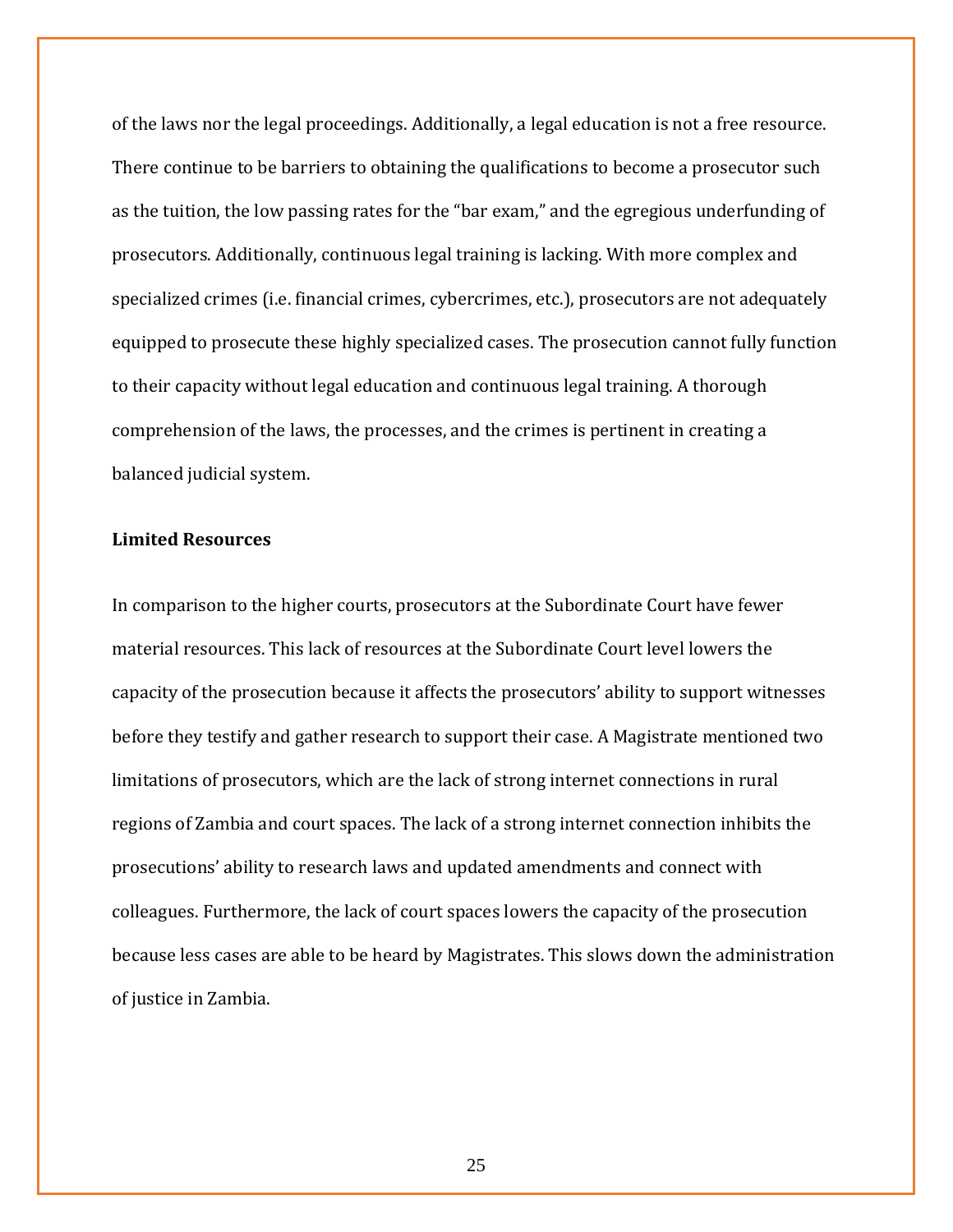## **Prosecutorial Discretion**

The decision whether or not to prosecute a criminal offence is the sole preserve of the NPA. This decision affects not only the parties involved but the interests of society as a whole and must be exercised judiciously. The exercise of prosecutorial discretion in the absence of reasons and or guidelines raises valid concerns of possible abuse of discretion and a failure to exercise the discretion consistently. These concerns are threats to the effective and fair administration of the criminal justice system. In an effective criminal justice system, justice must not only be done, but must be seen to be done. However, in the absence of guiding factors and or reasons as to why prosecutorial discretion has been exercised in a particular way, it becomes difficult for the public to see that justice is being done. Further, the lack of guidelines is problematic. One example is there is a lack of guidance as to what point in the progression of a criminal case the prosecution can decide to withdraw the matter. Without specific guidelines on the timeline of a trial with regards to when the prosecution can decide to withdraw, there could be a wastage of resources. The state could potentially spend resources associated with the life cycle of trying a criminal matter only to have it withdrawn. This in turn limits the effectiveness of the prosecution and also makes it difficult to have a systematic and efficient criminal justice system.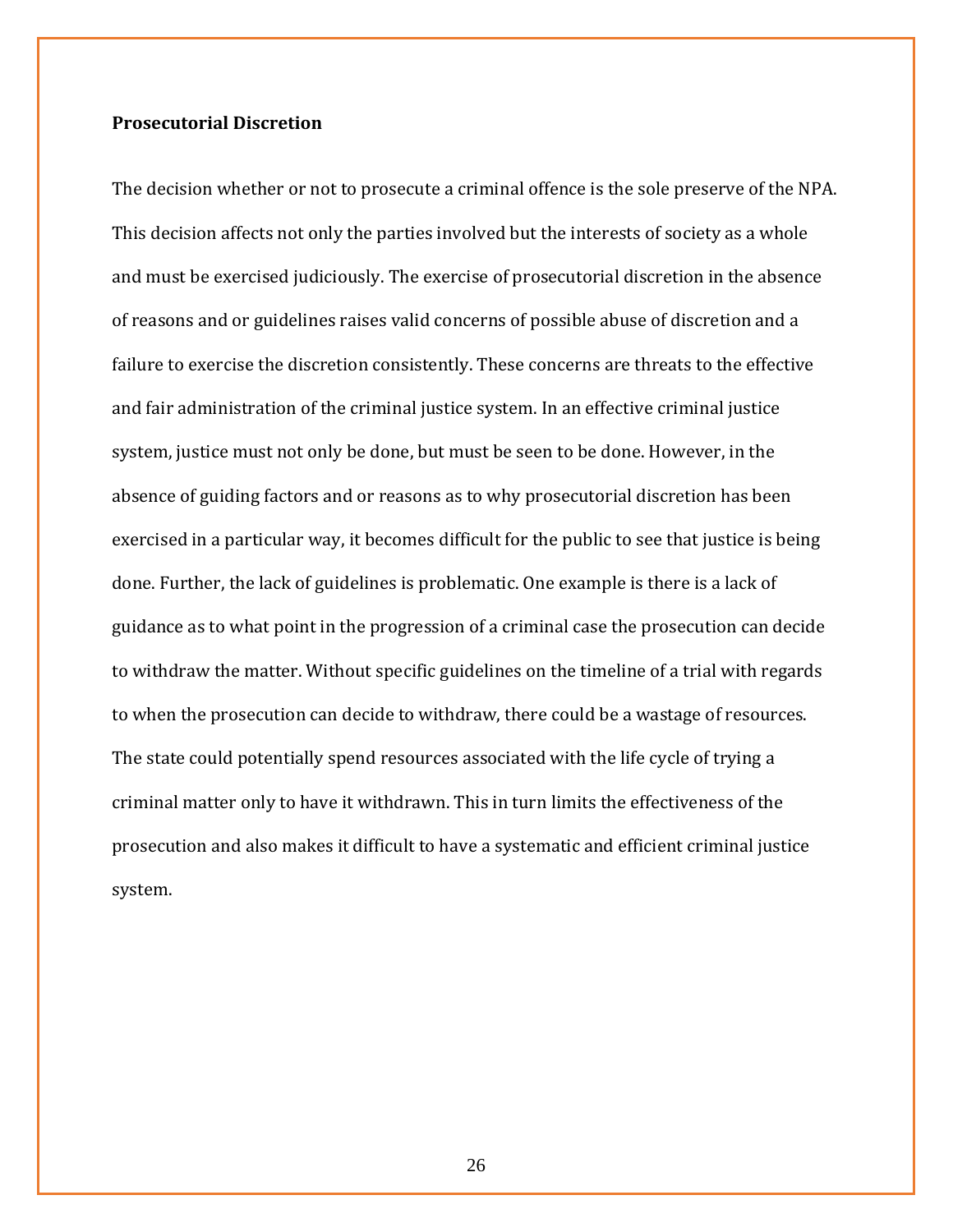# **Recommendations**

## **Witness Support**

The first recommendation of this research project is an increase in funding towards the NPA Witness Management fund to provide witnesses compensation, safety, and emotional support.<sup>[50](#page-26-0)</sup> When witnesses have to appear in court, they face the barrier of missing their work or being unable to attend to their responsibilities. Increasing the NPA Witness Management Fund and providing them compensation, would mean that witnesses would be incentivized to appear before the court as they are not overly burdened from being away from their other responsibilities. Additionally, witnesses might be placed in uncomfortable or threatening situations by testifying against a defendant. In the United States, there are Witness Protection Programs that provide witnesses additional safety measures to ensure their wellbeing during the trial process. Providing witnesses safety would alleviate the potential threats or consequences of testifying against a defendant in court (U.S. Marshals Service, Witness Security Program). Lastly, by increasing the funding in the NPA Witness Management Fund, the NPA would be able to have professional psychologists or counsellors to assist with providing witnesses/victims emotional support. Witnesses could potentially be traumatized or be handling overwhelming emotions, which prevent them from giving adequate or successful testimonies in court. Having the assistance of professional psychologists or counsellors would ensure the witness' ability to provide adequate evidence that will enable the successful prosecution of a case.

<span id="page-26-0"></span><sup>50</sup> Interview with NPA Prosecutor on July 13, 2021.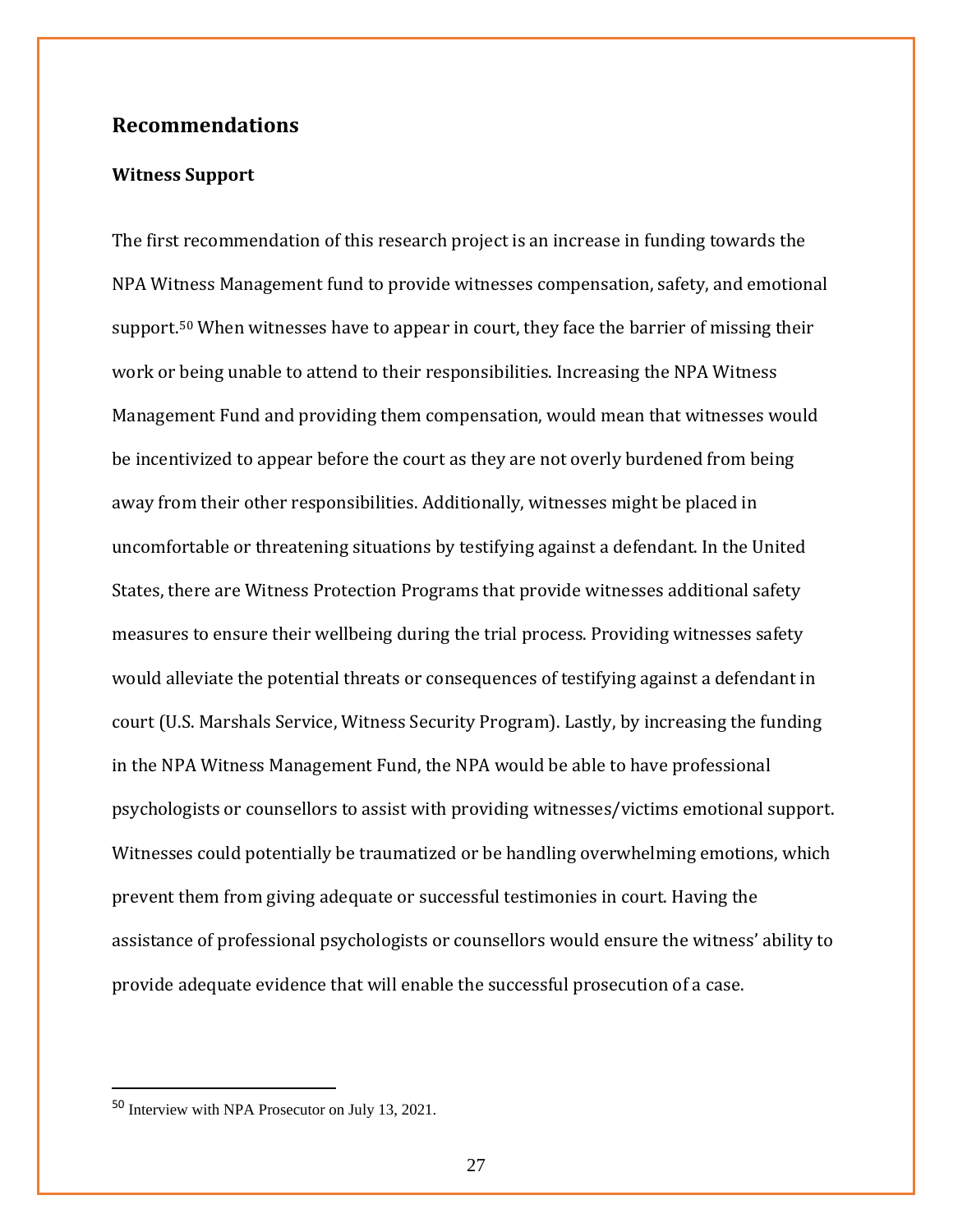#### **Specialization**

Another recommendation would be that the NPA introduce specialization within prosecutors.[51](#page-27-0) Prosecutors are currently dealing with a diversified caseload, some even handling a variety of different cases in one day. A lack of specialization places a large burden on prosecutors to have specific knowledge of an array of topics. The current system, however, is not adequate enough to ensure fair justice as crimes are becoming more complex and prosecutors are no longer able to keep up with the increasing intricacies of specialized cases, such as cybercrimes and financial cases. The specialization of prosecutors would also ensure that prosecutors are adept in region-specific crimes, such as poaching and stock theft.[52](#page-27-1) Specialization is necessary for prosecutors to be prepared in adequately comprehending the case and being successful in prosecuting a criminal case.

#### **Legal Education/Training**

A third recommendation would be requiring the prosecutors to have legal degrees in order to practice. While current police prosecutors are encouraged to obtain legal degrees under the NPA, many of them do not have the resources available to finance their legal education. Going back to school would imply that police prosecutors would be students that might not have access to an income. Because there is a lack of financial resources, police prosecutors are not highly incentivized to get their educational credentials. Moreover, the lack of financial resources also contributes to the lack of continuous legal training. Given that the law is dynamic, it remains crucial for prosecutors to have consistent and continuous legal training.

<span id="page-27-0"></span><sup>51</sup> Interview with Exnobert Zulu on July 5, 2021 via Zoom.

<span id="page-27-1"></span><sup>52</sup> Interview with Exnobert Zulu on July 5, 2021 via Zoom.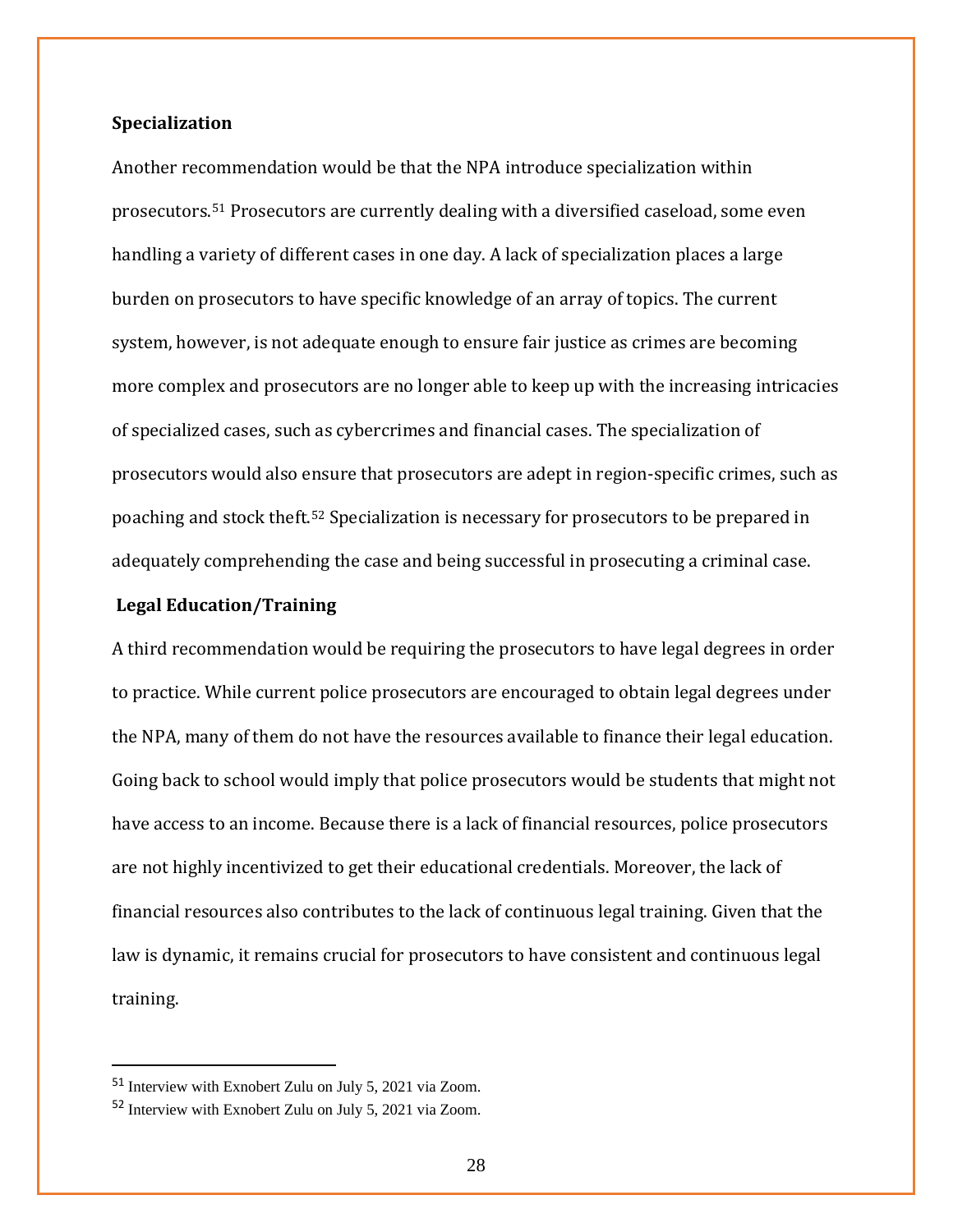Additionally, in some cases, prosecutors have to handle 10-15 cases per day.[53](#page-28-0) The shortage of staff requires prosecutors to handle a burdensome workload of cases. By providing funding and eliminating the barriers to obtaining legal credentials, there would be an increase of prosecutors that would ease the current caseload.

## **Limited Resources**

The lack of financial resources prevents prosecutors from obtaining legal education, continuous legal training, adequate material resources, and compensation. For instance, not all prosecutors have available access to law reports, journals, or a strong internet connection for research.[54](#page-28-1) Access to these materials is necessary for prosecutors' everyday tasks and responsibilities. An increase in funding could also provide more court spaces which would ensure timely access to justice. Currently, all court cases are in-person.<sup>[55](#page-28-2)</sup> With the overwhelming number of cases and the shortage of court-space, cases are tried less effectively. Furthermore, available translators are necessary for proper comprehension of court cases. There are approximately 72 languages spoken in Zambia (Zambian Languages). Thus, not having any translators at the NPA could lead to misinterpretation and communication issues during legal proceedings.[56](#page-28-3) The limited access to these basic materials and resources causes delay in providing justice.

<span id="page-28-0"></span><sup>53</sup> Interview with Dr. Mwewa Musonda on 7 July 2021 via Zoom.

<span id="page-28-1"></span><sup>54</sup> Interview with Exnobert Zulu on July 5, 2021 via Zoom.

<span id="page-28-2"></span><sup>55</sup> Interview with Exnobert Zulu on July 5, 2021 via Zoom.

<span id="page-28-3"></span><sup>56</sup> Interview with Exnobert Zulu on July 5, 2021 via Zoom.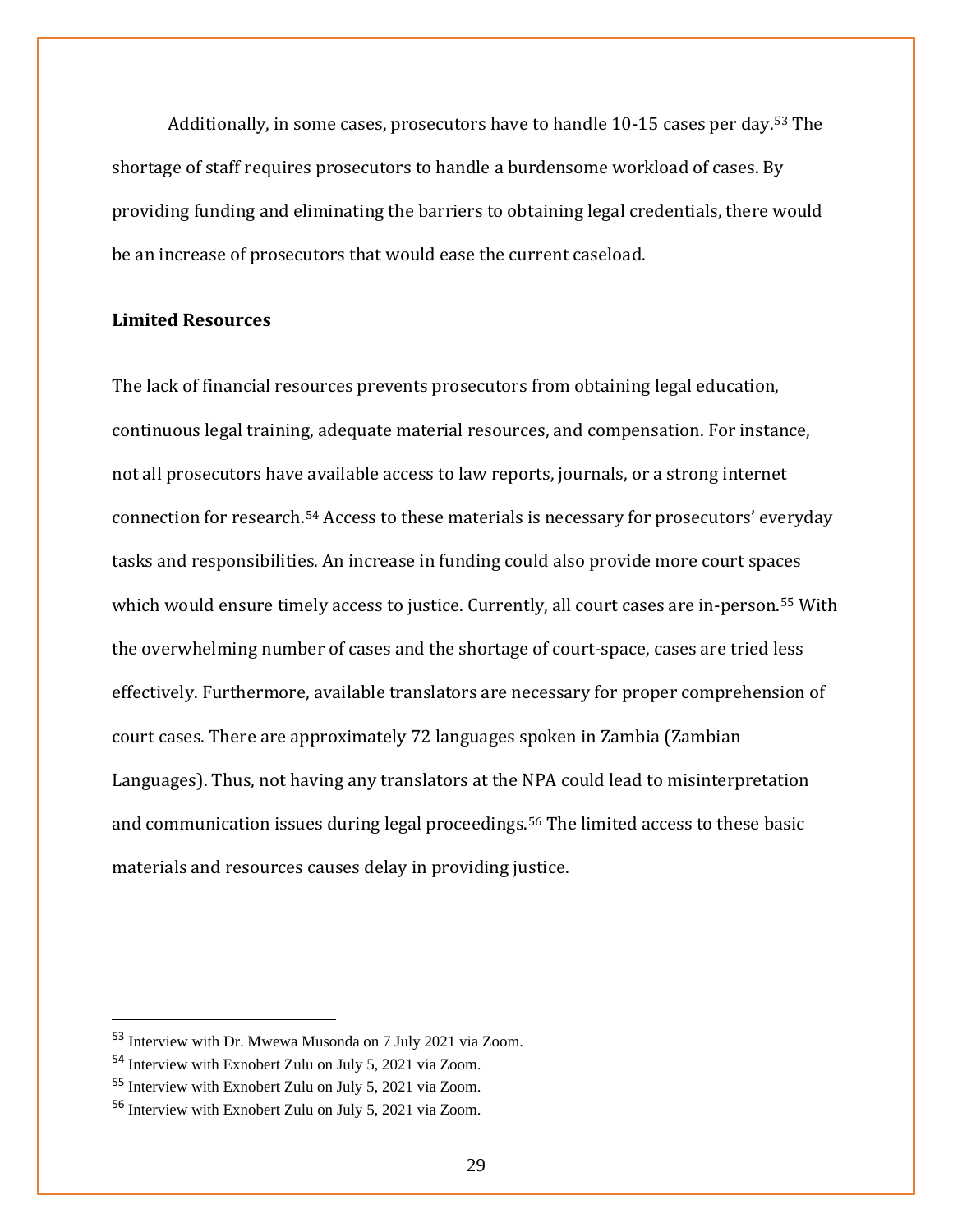## **Prosecutorial Discretion**

Prosecutorial discretion is a powerful tool in the hands of the prosecution. It is therefore important for the general public to have a guarantee that prosecutors who exercise this discretion are guided by a set of values that takes into account the interests of the public and the virtues of justice. Furthermore, if prosecutorial discretion is wrongly exercised, it runs the risk of compromising the public's confidence in the criminal justice system. It is therefore imperative that prosecutors are provided with general guidelines that will inform their decision to either prosecute or not prosecute a criminal offence. The paper recommends that prosecutorial discretion should not be eliminated entirely, rather there should be guidelines to inform or regulate how prosecutorial discretion should be exercised. Doing so would preserve the independence of the prosecution system.

# **Conclusion**

The prosecution at the Subordinate Court level is an important body that helps ensure just outcomes for the average Zambian in the criminal justice system. The majority of legal disputes and cases are tried through the Subordinate Courts, rather than the higher courts. Thus, it is imperative that the capacity of the prosecution at the lower courts is enhanced.

When evaluating the ways in which the prosecution at the Subordinate Court level can be supported and improved, it is pertinent to address the needs of the prosecutors, witnesses, and victims. First, it is necessary to evaluate how the prosecution can prepare witnesses and victims both emotionally and physically. Victims of heinous crimes, such as defilement and GBV need to be supported, so that their testimonies accurately reflect what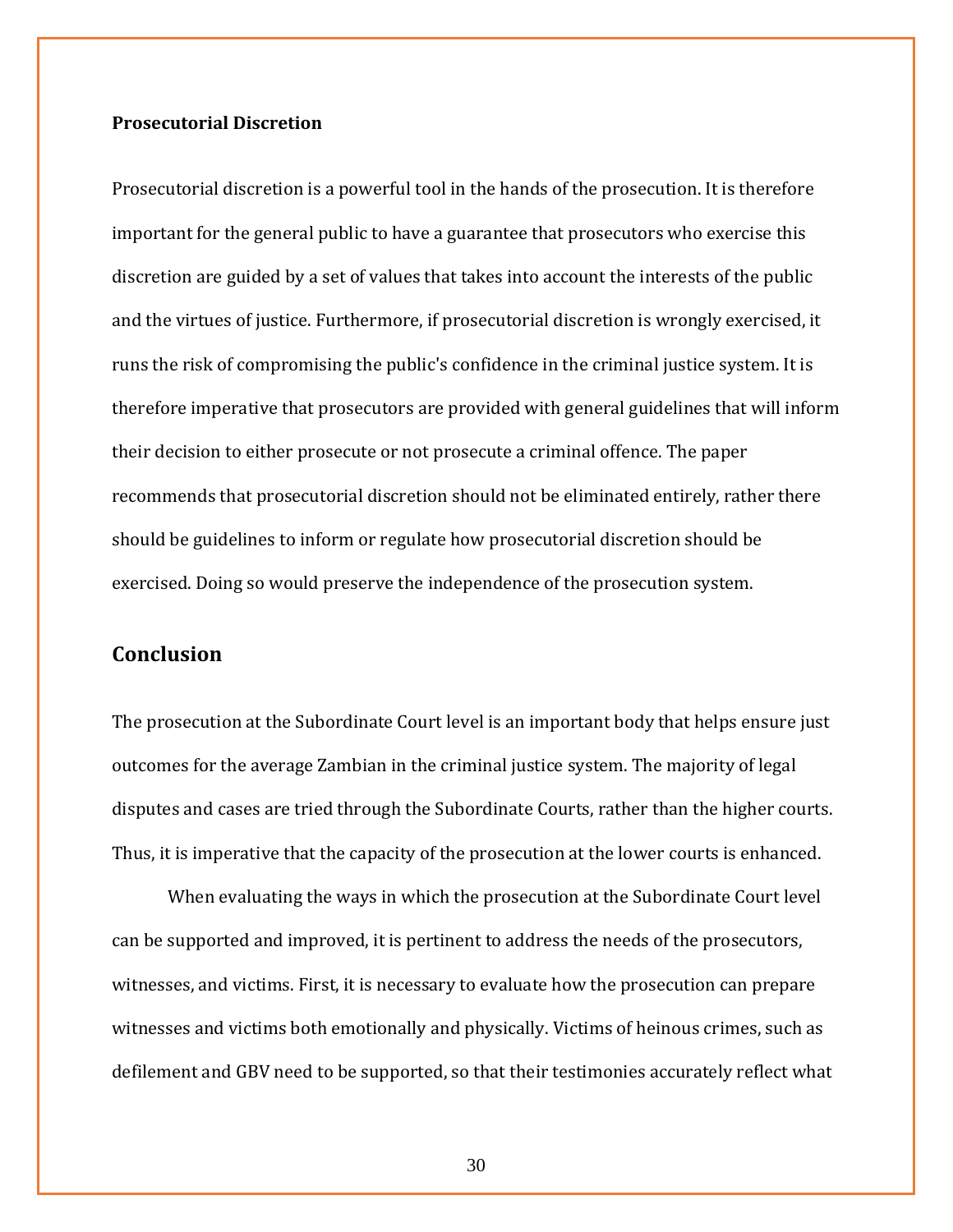happened and justice is carried out. They also need mental health counselors, so that they are not traumatized on the witness stand and/or re-victimized. Additionally, witnesses need transportation, housing, and other accommodations, so that they are able to attend trials.

Furthermore, a Magistrate's statement, "prosecutors cannot be jacks of all trades" indicates the need for prosecutorial specialization in Subordinate Courts.[57](#page-30-0) Prosecutors need ongoing training in order to effectively try complex cases that involve money laundering, corruption, cyber cases, and banking. In addition, prosecutors need to become adept at dealing with region-specific crimes, such as stock theft, wildlife, poaching, and trafficking. The lack of resources available to prosecutors are noteworthy as well. Prosecutors need access to stronger internet connections, so that they can connect with colleagues and conduct legal research. Internet connections are weaker in rural areas than urban areas. Additionally, the lack of court spaces causes a delay in the administration of justice because less cases are able to be heard.

The literature review along with the stakeholder interviews conducted during this research have contributed to filling the information gap as it pertains to the understanding of the prosecution system in Zambia at the Subordinate Court level. We have illustrated this by not only indicating prosecution's challenges and barriers in their limited capacity, but also providing recommendations in which prosecution's capacity can be improved. The prosecution is a significant legal actor in obtaining court efficiency and fair representation.

<span id="page-30-0"></span><sup>57</sup> Interview with Exnobert Zulu on July 5, 2021 via Zoom.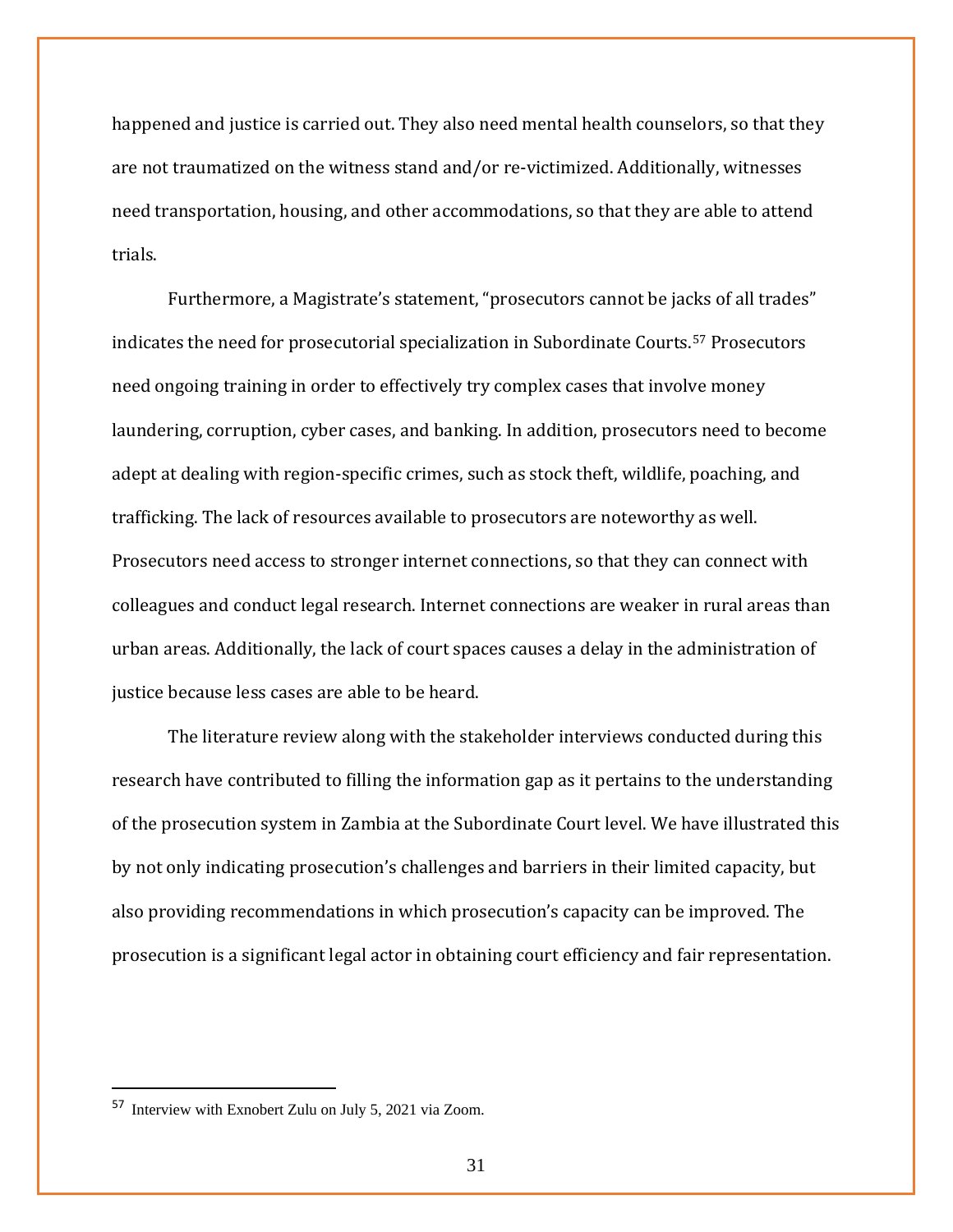By addressing the prosecution's limited capacity, justice for the average Zambian can be enhanced.

#### **Limitations**

This project encountered multiple limitations. The most unique and most prominent limitation is COVID-19. Due to the global pandemic and traveling restrictions, the research was conducted virtually. Authors Anne Bugayong and Julia Butterworth were located in the United States; thus, author Mwami Kabwabwa was the main point of contact in Lusaka, Zambia. Due to different time zones, authors Bugayong and Butterworth were limited in their contact and participation in some of the stakeholder interviews. Additionally, because this program was conducted virtually, there were issues of internet connectivity, time zone differences, and challenges in communication.

Another challenge faced was the limited literature and research available about the prosecution system in the Subordinate Courts of Zambia. Because the majority of research available on Zambia's legal system is focused on the higher courts, there is a lack of scholarly journals, articles, and research available about the Subordinate Courts or the prosecution system in Zambia. Because of the limited publications and knowledge available, much of this research is based on stakeholder interviews.

A final limitation was the limited time allotted for stakeholder interviews. The authors were unable to reach out to interviewees from the DPP or any interviewees who had experience as a witness in a Subordinate Court case. Also, time constraints meant that the authors could not always effectively snowball to find new contacts. Lastly, NPA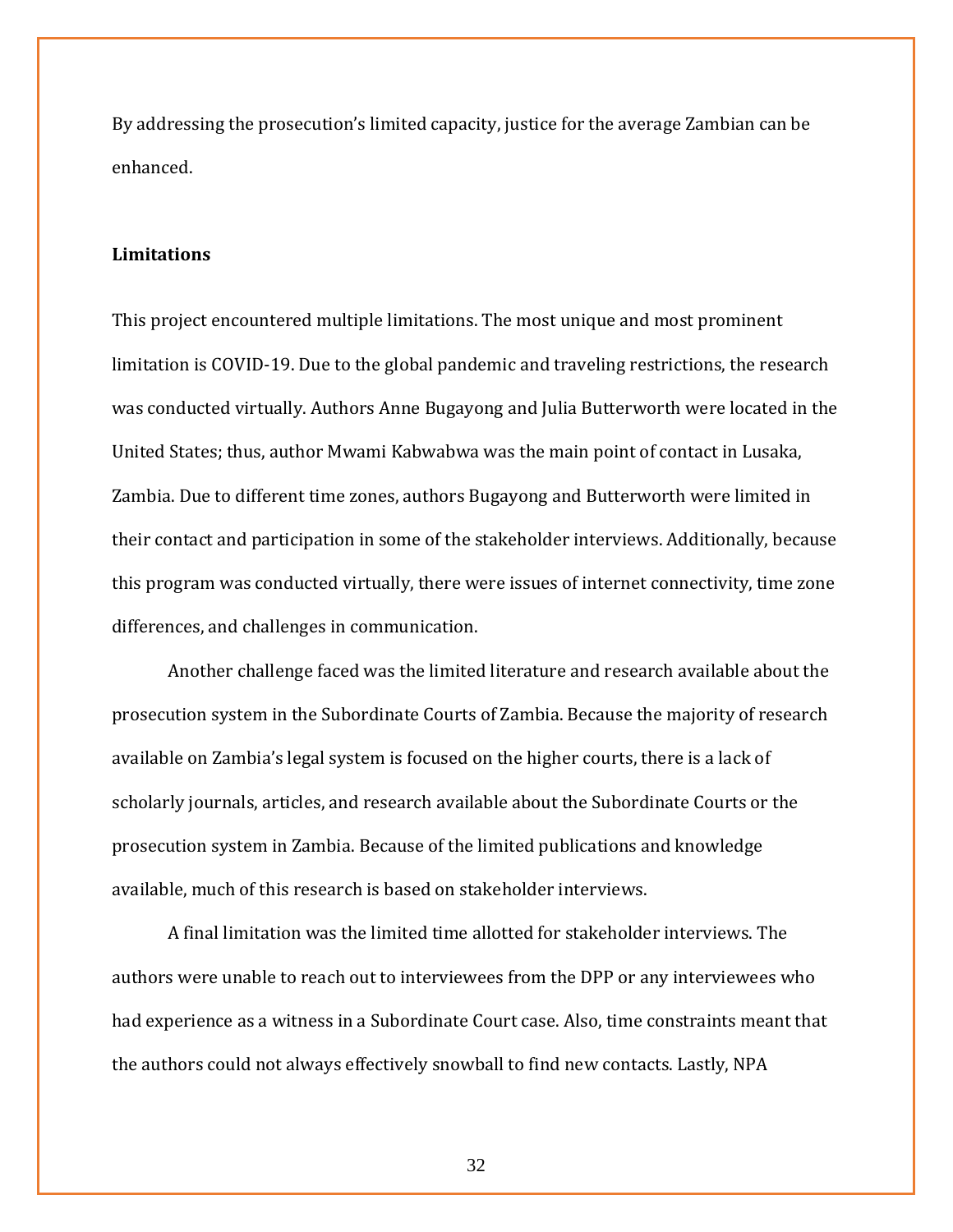clearance to interview prosecutors was only obtained in the last week of the research, limiting the number of prosecutors that could be interviewed.

#### **Acknowledgements**

We would like to thank the Southern African Institute for Policy and Research (SAIPAR) and the Cornell University Global Health Department for creating this experience and allowing us the opportunity to participate in this program, regardless of the challenges presented by the COVID-19 global pandemic. We would specifically like to recognize Dr. Marja Hinfelaar, Professor Jeanne Moseley, Ms. Mia Haller, and Ms. Clara Rice for organizing the logistics and engaging us in such an immersive virtual learning experience. We would also like to thank Dr. Tinenenji Banda for her mentorship and guidance throughout our research journey. Lastly, we would like to thank our stakeholder interviewees for their generosity, time, and contributions.

## **References**

- Alemika, E. E. . (2009, October). *Prosecution in Sierra Leone, Tanzania and Zambia*. Institute for Security Studies. https://www.files.ethz.ch/isn/112458/NO14OCT09.pdf
- Banda, T. (2019). *Access to Justice: Court Efficiency in Zambia*. Southern African Institute for Policy and Research.
- Cooper-Knock, S. J., & Macdonald, A. (2020). A Summons to the Magistrates' Courts in South Africa and Uganda. *African Affairs*, *119*(477), 552–577. https://doi.org/10.1093/afraf/adaa026
- Criminal Procedure Code Act Cap 88 of The Laws of Zambia